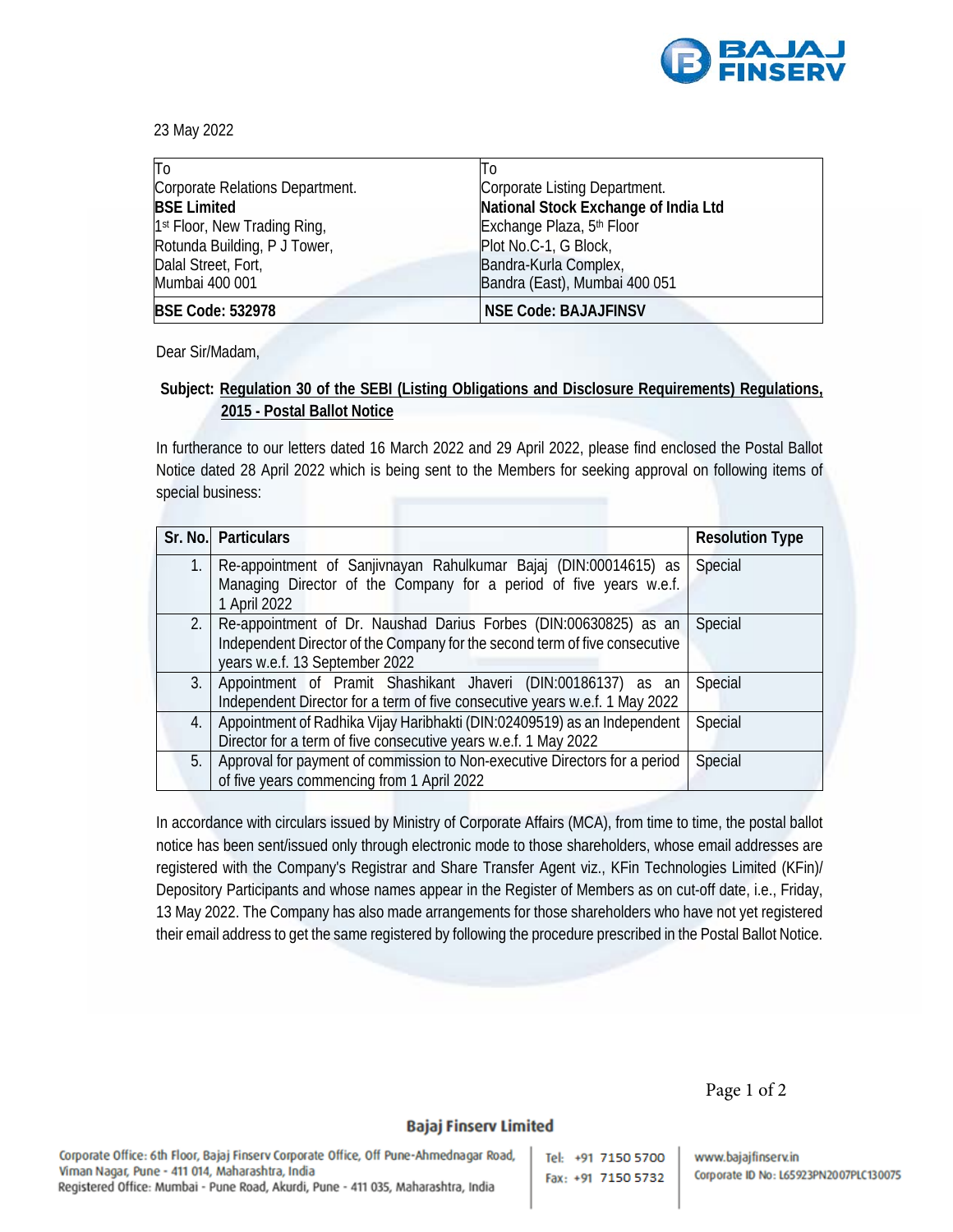As per the provisions of the MCA circulars, shareholders can vote only through the remote e-voting process which shall commence on Tuesday, 24 May 2022 at 9.00 a.m. (IST) and end on Wednesday, 22 June 2022 at 5.00 p.m. (IST). The notice containing e-voting instructions and other necessary details is being hosted on the website of the Company and available under the '**GENERAL MEETINGS AND POSTAL BALLOT** ' drop down at https://www.bajajfinserv.in/finserv-shareholders-information-listing-on-stock-exchange.

Kindly take the same on record.

Thanking you, Yours faithfully **For Bajaj Finserv Limited Uma Shende Company Secretary**  Email ID: investors@bajajfinserv.in Encl: as above UMA OMKAR **SHENDE** Digitally signed by UMA OMKAR SHENDE DN: c=IN, o=PERSONAL, title=0163, pseudonym=e275ef597b9ef050a83b1a558 60b88639abc40dd6e3e2ebb107cb209eeed 57aa, postalCode=411009, st=Maharashtra, serialNumber=36d920508d8616fe762816fb 91ba0bfe079a571ac0ce73c7622aa00e240c aa3c, cn=UMA OMKAR SHENDE Date: 2022.05.23 20:04:55 +05'30'

Page 2 of 2

# **Bajaj Finserv Limited**

Corporate Office: 6th Floor, Bajaj Finserv Corporate Office, Off Pune-Ahmednagar Road, Viman Nagar, Pune - 411 014, Maharashtra, India Registered Office: Mumbai - Pune Road, Akurdi, Pune - 411 035, Maharashtra, India

Tel: +91 7150 5700 Fax: +91 7150 5732

www.bajajfinserv.in Corporate ID No: L65923PN2007PLC130075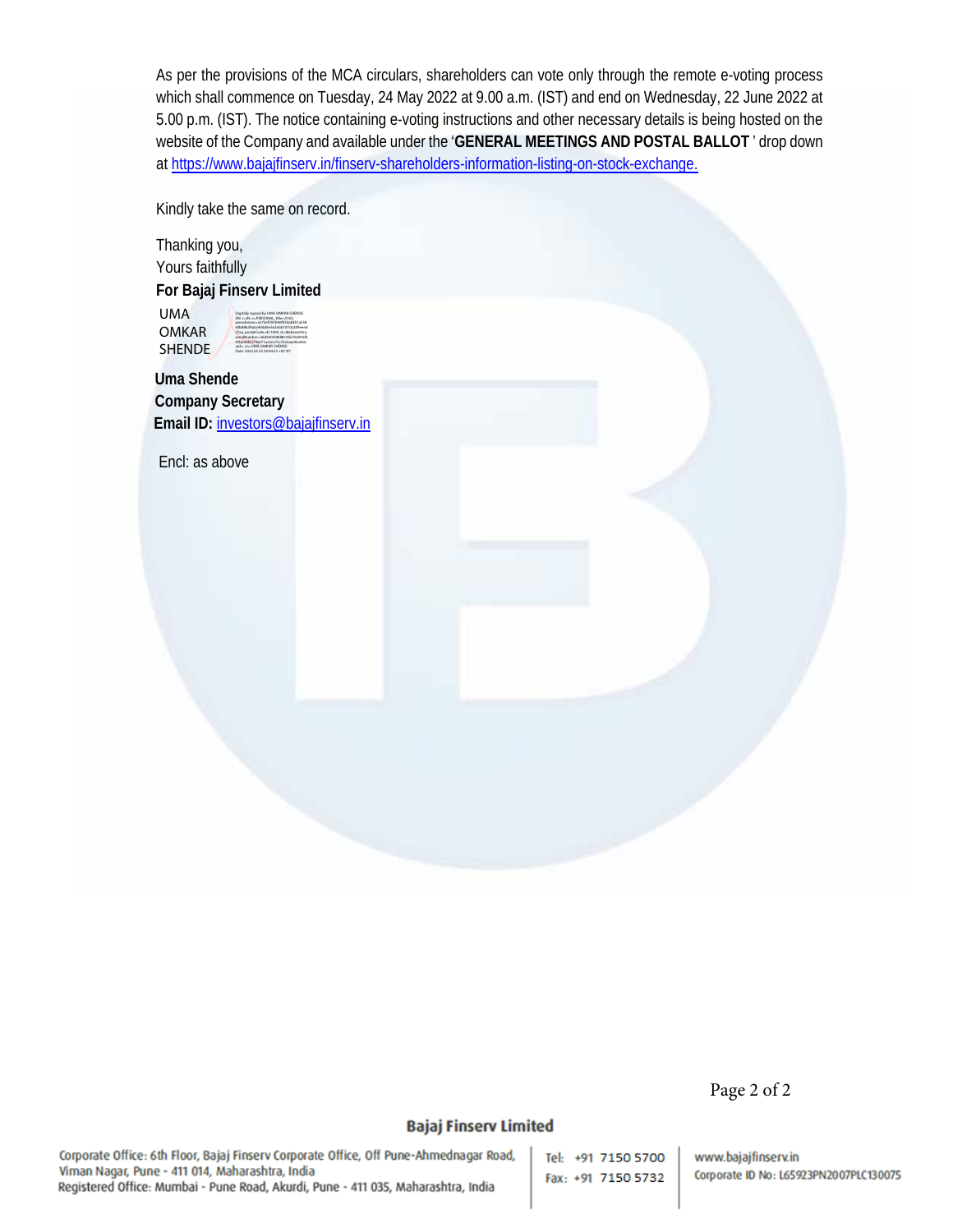# **BAJAJ FINSERV LIMITED**

CIN: L65923PN2007PLC130075 Registered office: Bajaj Auto Ltd. Complex, Mumbai-Pune Road, Pune - 411 035 Phone: (020) 7157 6064 Email ID: investors@bajajfinserv.in Website: https://www.bajajfinserv.in/corporatebajaj-finserv

# **POSTAL BALLOT NOTICE**

[PURSUANT TO SECTIONS 110 AND 108 OF THE COMPANIES ACT, 2013 READ WITH RULE 22 AND RULE 20 OF THE COMPANIES (MANAGEMENT AND ADMINISTRATION) RULES, 2014]

#### Dear Members,

**NOTICE** is hereby given that pursuant to the provisions of Sections 110 and 108 of the Companies Act, 2013 (the'Act') read with Rule 22 and Rule 20 of the Companies (Management and Administration) Rules, 2014 (the 'Management Rules'), Secretarial Standard-2 on General Meetings (the 'SS-2'), Regulation 44 of the Securities and Exchange Board of India (Listing Obligations and Disclosure Requirements) Regulations, 2015 (the 'SEBI Listing Regulations') including any statutory modification(s), clarification(s), substitution(s) or re-enactment(s) thereof for the time being in force, guidelines prescribed by the Ministry of Corporate Affairs (the 'MCA'), Government of India, for holding general meetings/conducting postal ballot process through e-voting vide General Circular Nos. 14/2020 dated 8 April 2020, 17/2020 dated 13 April 2020, 22/2020 dated 15 June 2020, 33/2020 dated 28 September 2020, 39/2020 dated 31 December 2020, 10/2021 dated 23 June 2021 and 20/2021 dated 8 December 2021 (the 'MCA Circulars') in view of COVID-19 pandemic and any other applicable laws and regulations, the following items of special business are proposed to be passed by the Members of Bajaj Finserv Limited (the 'Company') through Postal Ballot via remote electronic voting ('e-voting').

In compliance with the aforesaid MCA Circulars, this Postal Ballot Notice is being sent only through electronic mode to those Members whose e-mail addresses are registered with the Company/Depositories. If your e-mail address is not registered with the Company/Depositories, please follow the process provided in the Notes to receive this Postal Ballot Notice and login ID and password for remote e-voting. The communication of the assent or dissent of the Members would only take place through remote e-voting.

#### **Item No.1**

#### **Re-appointment of Sanjivnayan Rahulkumar Bajaj (DIN:00014615) as Managing Director of the Company for a period of five years w.e.f. 1 April 2022**

To consider and, if thought fit, to pass the following resolution as a **Special Resolution:**

"RESOLVED THAT pursuant to the provisions of Sections 196, 197 and 203 of the Companies Act, 2013, (the 'Act') Schedule V thereto, the Companies (Appointment and Remuneration of Managerial Personnel) Rules, 2014 (including any amendment(s) thereto or re-enactment thereof for the time being in force), Regulation 17 (1C) of the SEBI (Listing Obligations and Disclosure Requirements) Regulations, 2015 (the 'SEBI Listing Regulations'), Regulation 17(6)(e) of the SEBI Listing Regulations and such other provisions as may be applicable and based on the recommendation of Nomination & Remuneration Committee and approval by the Board, subject to such approvals of Regulatory Authority(ies), if needed, consent of the members be and is hereby accorded to the re-appointment of Sanjiv Bajaj (DIN 00014615) as the Managing Director (MD) of the Company for a period of five years with effect from 1 April 2022 upto 31 March 2027 (both days inclusive), not liable to retire by rotation, on the terms and conditions including remuneration as set out, *inter-alia*, in the statement annexed to the Notice with liberty to the Board of Directors ('Board' which expression shall be deemed to include any Committee constituted or to be constituted by the Board or any person(s) authorised by the Board in this regard) to alter and vary the terms and conditions of the said re-appointment and/ or remuneration as it may deem fit.

RESOLVED FURTHER THAT in the event of loss or inadequacy of profits in any financial year during the tenure of appointment of Sanjiv Bajaj, he shall be paid remuneration by way of salary and perquisites as set out herein, as minimum remuneration, subject to restrictions, if any, set out in Schedule V to the Companies Act, 2013, from time to time for a period not exceeding three years.

RESOLVED FURTHER THAT the Board of Directors and the Company Secretary of the Company be and are hereby severally authorised to do all such acts, deeds, matters and things and execute all such documents, instruments and writings as may be required to give effect to this resolution."

#### **Item No. 2**

### **Re-appointment of Dr. Naushad Darius Forbes (DIN:00630825) as an Independent Director of the Company for a second term of five consecutive years w.e.f. 13 September 2022**

To consider and, if thought fit, to pass the following resolution as a **Special Resolution:**

"RESOLVED THAT pursuant to provisions of Sections 149, 152 and any other applicable provisions of the Companies Act, 2013 ('the Act'), the Rules made thereunder read with Schedule IV to the Act and the applicable provisions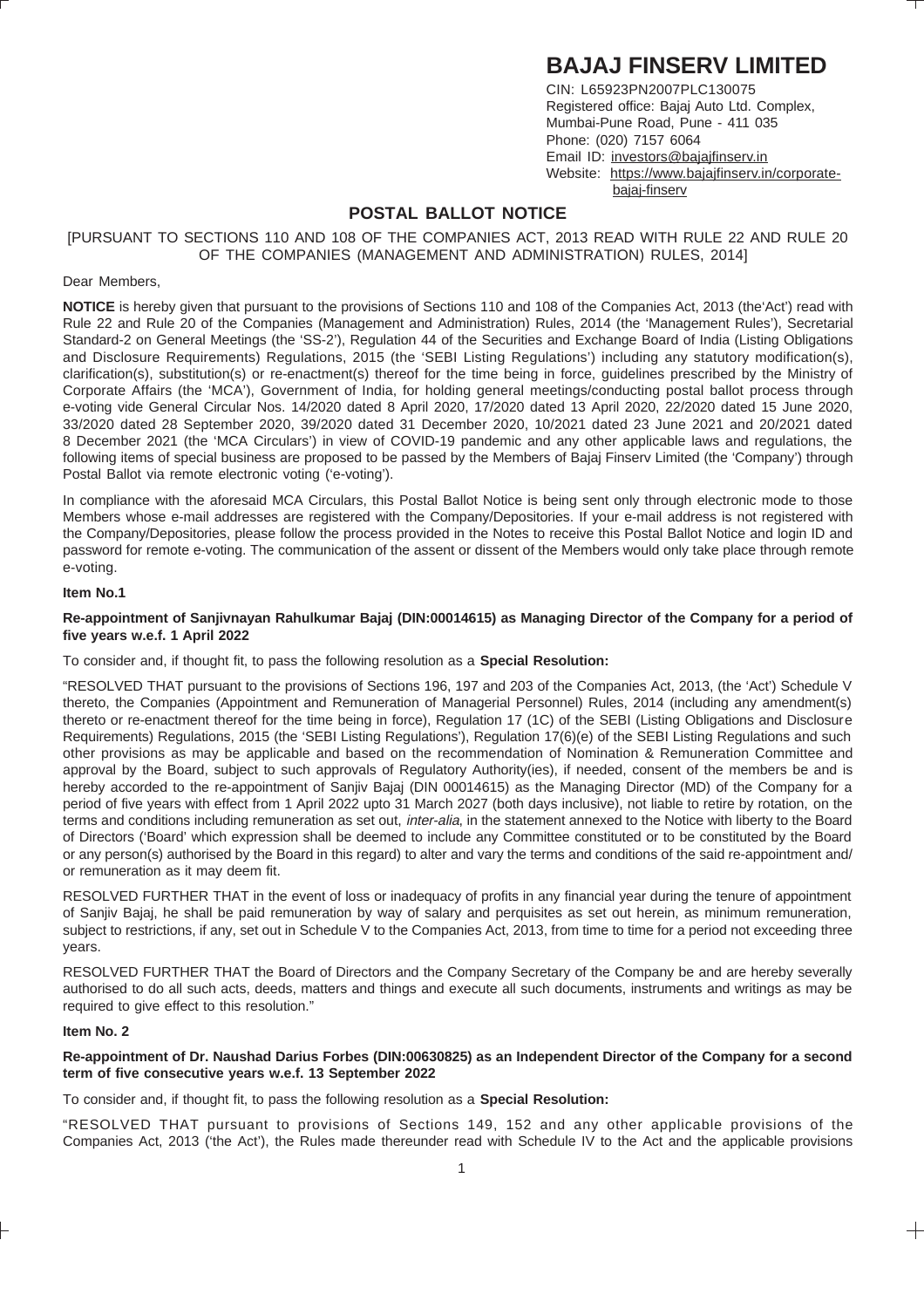of the SEBI (Listing Obligations and Disclosure Requirements) Regulations, 2015 (the 'SEBI Listing Regulations') and amendments thereto (including any statutory modification(s) or re-enactment(s) thereof, for the time being in force), based on the recommendation of the Nomination & Remuneration Committee and the Board of Directors of the Company, Dr. Naushad Forbes (DIN:00630825), who was appointed as an Independent Director of the Company for a term of five years up to 12 September 2022 and is eligible for being re-appointed as an Independent Director and in respect of whom a notice in writing pursuant to Section 160 of the Act has been received in the prescribed manner and considering the report of his performance evaluation, be and is hereby re-appointed as an Independent Director on the Board of the Company for a second term of five consecutive years, effective from 13 September 2022 up to 12 September 2027.

RESOLVED FURTHER THAT pursuant to the provisions of Sections 149, 197 and other applicable provisions of the Act and the Rules made thereunder, Dr. Naushad Forbes be paid such fees and remuneration and profit-related commission as the Board may approve from time to time and subject to such limits prescribed from time to time.

RESOLVED FURTHER THAT the Board of Directors and the Company Secretary of the Company be and are hereby severally authorised to do all such acts, deeds, matters and things and execute all such documents, instruments and writings as may be required to give effect to this resolution."

#### **Item No.3**

#### **Appointment of Pramit Shashikant Jhaveri (DIN:00186137) as an Independent Director for a term of five consecutive years w.e.f. 1 May 2022**

To consider and, if thought fit, to pass the following resolution as a **Special Resolution:**

"RESOLVED THAT pursuant to provisions of Sections 149, 152 and any other applicable provisions of the Companies Act, 2013 (the 'Act'), including the Rules made thereunder read with Schedule IV to the Act and Regulation 17(1C) of the SEBI (Listing Obligations and Disclosure Requirements) Regulations, 2015 (the 'SEBI Listing Regulations') and other applicable provisions of the SEBI Listing Regulations (including any statutory modification(s) or re-enactment(s) thereof for the time being in force), Pramit Jhaveri (DIN:00186137) who was appointed by the Board of Directors, based on the recommendation of Nomination and Remuneration Committee, as an additional director under Section 161(1) of the Act and Articles of Association of the Company, and in respect of whom a notice in writing pursuant to Section 160 of the Act has been received in the prescribed manner, be and is hereby appointed as an Independent Director of the Company for a term of five consecutive years, effective from 1 May 2022 up to 30 April 2027.

RESOLVED FURTHER THAT pursuant to the provision of Sections 149, 197 and other applicable provisions of the Act and the rules made thereunder, Pramit Jhaveri be paid such fees and remuneration and profit-related commission as the Board may approve from time to time and subject to such limits prescribed from time to time.

RESOLVED FURTHER THAT the Board of Directors and the Company Secretary of the Company be and are hereby severally authorised to do all such acts, deeds, matters and things and execute all such documents, instruments and writings as may be required to give effect to this resolution."

#### **Item No.4**

## **Appointment of Radhika Vijay Haribhakti (DIN:02409519) as an Independent Director for a term of five consecutive years w.e.f. 1 May 2022**

To consider and, if thought fit, to pass the following resolution as a **Special Resolution:**

"RESOLVED THAT pursuant to provisions of Sections 149, 152 and any other applicable provisions of the Companies Act, 2013 (the 'Act'), including the Rules made thereunder read with Schedule IV to the Act and Regulation 17(1C) of the SEBI (Listing Obligations and Disclosure Requirements) Regulations, 2015 (the 'SEBI Listing Regulations') and other applicable provisions of the SEBI Listing Regulations (including any statutory modification(s) or re-enactment(s) thereof for the time being in force), Radhika Haribhakti (DIN:02409519) who was appointed by the Board of Directors, based on the recommendation of Nomination and Remuneration Committee, as an additional director under Section 161(1) of the Act and Articles of Association of the Company, and in respect of whom a notice in writing pursuant to Section 160 of the Act has been received in the prescribed manner, be and is hereby appointed as an Independent Director of the Company for a term of five consecutive years, effective from 1 May 2022 up to 30 April 2027.

RESOLVED FURTHER THAT pursuant to the provision of Sections 149, 197 and other applicable provisions of the Act and the rules made thereunder, Radhika Haribhakti be paid such fees and remuneration and profit-related commission as the Board may approve from time to time and subject to such limits prescribed from time to time.

RESOLVED FURTHER THAT the Board of Directors and the Company Secretary of the Company be and are hereby severally authorised to do all such acts, deeds, matters and things and execute all such documents, instruments and writings as may be required to give effect to this resolution."

#### **Item No.5**

#### **Approval for payment of commission to Non-executive Directors for a period of five years commencing from 1 April 2022**

To consider and, if thought fit, to pass the following resolution as a **Special Resolution:**

"RESOLVED THAT pursuant to the provisions of Section 197 read along with Schedule V and other applicable provisions, if any, of the Companies Act, 2013, (the 'Act') a sum not exceeding one percent per annum of the net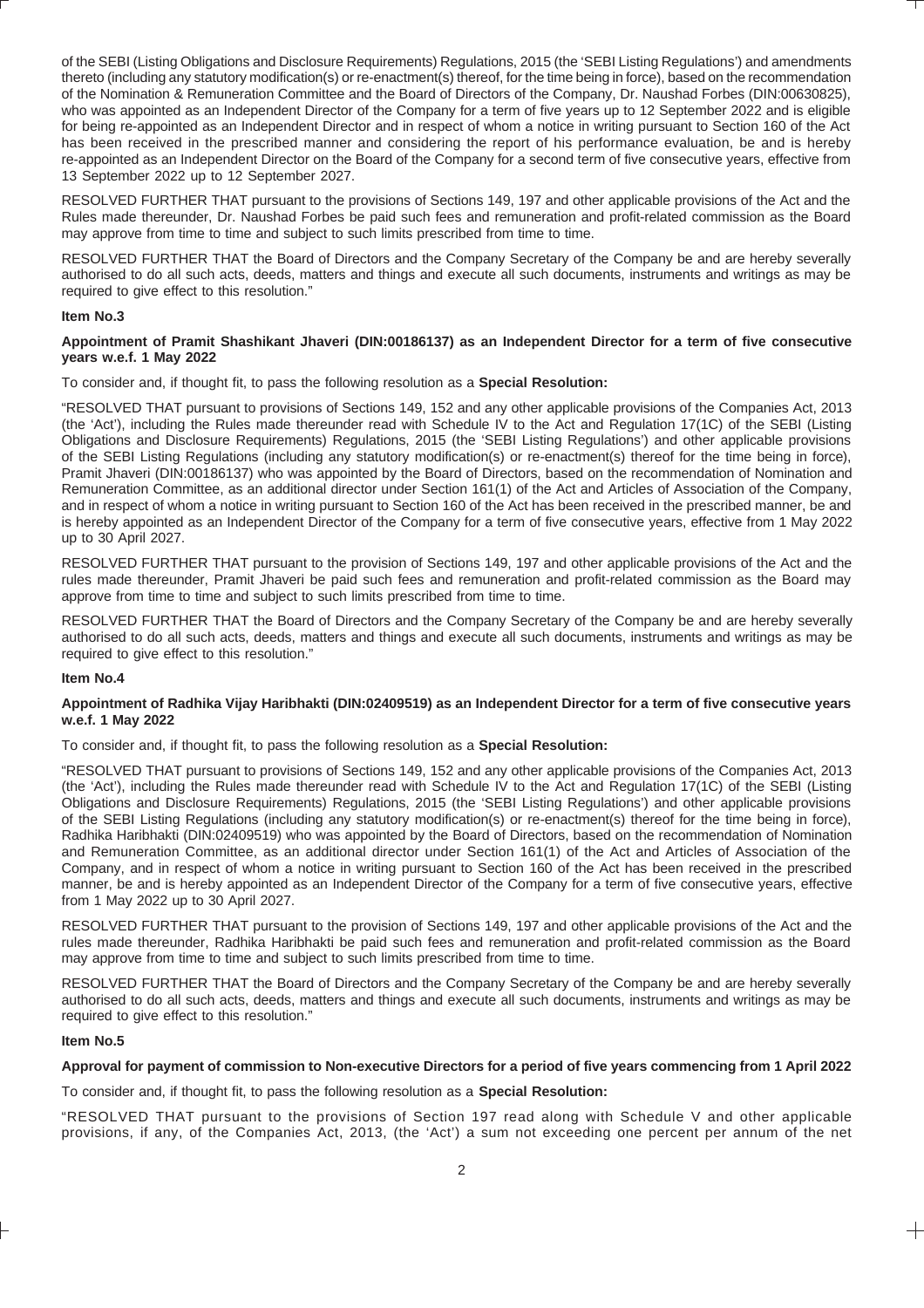profits of the Company, calculated in accordance with the provisions of Section 198 of the Act, be paid to and distributed amongst the directors of the Company or some or any of them (other than the Managing Director and Whole-time Directors, if any) in such amounts, subject to such ceiling/s and in such manner and in such respects, as may be decided by the Board of Directors of the Company and such payments shall be made in respect of the profits of the Company for each year for a period of five years commencing from 1 April 2022.

RESOLVED FURTHER THAT in the event of loss or inadequacy of profits in any financial year during the term mentioned above, the Non-executive Directors shall be paid remuneration by way of Commission as set out above, as may be decided by the Board of Directors of the Company, notwithstanding that it may exceed one percent of the net profits of the Company and subject to such restrictions, if any, as may be set out in the applicable provisions of and Schedule V to the Act, from time to time."

> By order of the Board For Bajaj Finserv Limited

Place : Pune Uma Shende Uma Shende Uma Shende Uma Shende Uma Shende Uma Shende Uma Shende Date : 28 April 2022 **Company Secretary** Membership No.: A38364

# **NOTES:**

- 1. Statement pertaining to the said resolutions setting out the material facts, as required under Section 102(1) of the Companies Act, 2013 (the "Act") and as per Regulation 36 of the SEBI (Listing Obligations and Disclosure Requirements) Regulations, 2015 (the SEBI Listing Regulations) for the above item(s) of business is annexed to this Notice.
- 2. In terms of the MCA Circulars, this Notice along with the instructions regarding e-voting is being sent only by email to all those members, whose email addresses are registered with the Company or the RTA or with the depository(ies) / depository participants and whose names appear in the register of members/list of beneficial owners as on the Cut-off date i.e., Friday, 13 May 2022. The Notice is also be uploaded on the website of the Company at https://www.bajajfinserv.in/finservshareholders-information-listing-on-stock-exchange, of the Registrar and Transfer Agent i.e. KFin Technologies Limited ('KFin') at https://evoting.kfintech.com and on the websites of National Stock Exchange of India Limited (www.nseindia.com) and BSE Limited (www.bseindia.com). All the members of the Company as on the Cut-off date shall be entitled to vote in accordance with the process specified in this Notice. Any person who is not a member on the Cut-off date shall treat this Notice for information purpose only.

As per the MCA Circulars, physical copy of the Notice, Postal Ballot Form and pre-paid business reply envelope are not being sent to the members for this Postal Ballot.

- 3. The terms and conditions of Independent Directors are hosted on the Company's website.
- 4. In accordance with the MCA Circulars, the relevant documents referred to in this Postal Ballot Notice will be made accessible for inspection through electronic mode. The documents will remain available from the date of dispatch of this notice upto the last day of voting on the website of the Company at https://www.bajajfinserv.in/finserv-shareholders-information-listing-onstock-exchange.

The Company hereby requests all its members to register their email address, if not yet registered, to promote green initiative and to enable the Company to provide all communications to the members through email.

- 5. For receiving copy of Postal Ballot Notice electronically, members who have not yet registered their email addresses are requested to get their email addresses registered with KFin, on a temporary basis, by following the procedure mentioned below:
	- a) Visit the link https://ris.kfintech.com/clientservices/postalballot/registration.aspx
	- b) Select the company name i.e., Bajaj Finserv Limited
	- c) Select the holding type from the drop down i.e. NSDL/CDSL/Physical.
	- d) Enter DP ID Client ID (in case shares are held in electronic form)/Physical Folio No. (in case shares are held in physical form) and PAN.
	- e) If PAN details are not available in the system, the system will prompt to upload a self-attested copy of the PAN card for updating records.
	- f) In case of shares held in physical form where PAN details are not available in the records, please enter any one of the Share Certificate No. in respect of the shares held by you.
	- g) Enter the email address and mobile number.
	- h) System will validate DP ID Client ID/Folio No. and PAN or Share Certificate No., as the case may be, and send OTP at the registered mobile number as well as email address for validation.
	- i) Enter the OTPs received by SMS and email to complete the validation process. OTP will be valid for 5 minutes only.
	- j) The Notice and e-voting instructions along with the User ID and Password will be sent on the email address updated by the member.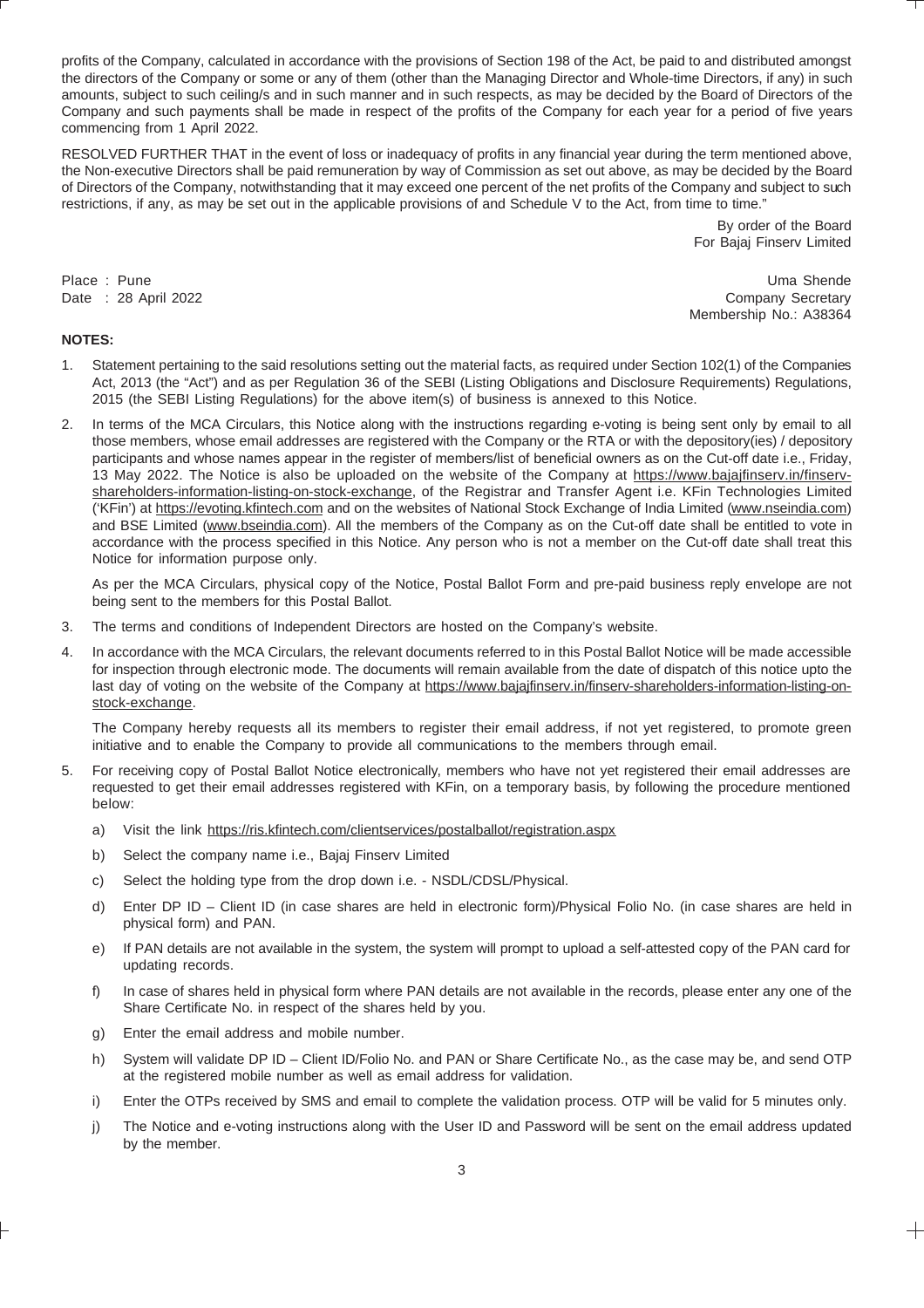- k) Please note that in case the shares are held in electronic form, the above facility is only for temporary registration of email address for receipt of the Notice and the e-voting instructions along with the User ID and Password. Such members will have to register their email address with their DPs permanently, so that all communications are received by them in electronic form.
- I) In case of queries, members are requested to write to einward.ris@kfintech.com or call at the toll-free number 1-800-309-4001.
- 6. In compliance with the provisions of Sections 110 and 108 of the Companies Act, 2013 read with the Companies (Management and Administration) Rules, 2014, as amended, SS-2 and Regulation 44 of the SEBI Listing Regulations, as amended, the Company is providing facility to the Members to exercise votes through electronic voting system ("e-voting") on the e-voting platform provided by KFin to enable them to cast their votes electronically.
- 7. The Board of Directors at its meeting held on 28 April 2022 has appointed Shri Shyamprasad D Limaye, Practicing Company Secretary (FCS No. 1587, CP No. 572) as the 'Scrutiniser' to scrutinise the Postal Ballot process in a fair and transparent manner and he has communicated his willingness to be appointed and will be available for the said purpose.
- 8. The e-voting shall commence on Tuesday, 24 May 2022 at 9.00 a.m. (IST) and end on Wednesday, 22 June 2022 at 5.00 p.m. (IST). The e-voting module shall be disabled by KFin for voting thereafter. During this period, the members of the Company holding shares as on the Cut-off date, i.e. Friday, 13 May 2022, may cast their vote by electronic means in the manner given below. Once the vote on a resolution is cast by the member, the member shall not be allowed to change it subsequently.
- 9. The Scrutiniser shall, after conclusion of the voting period, prepare report of the votes cast in favour or against, if any, and submit the same to the Chairman and Managing Director of the Company. Results of the voting will be declared by placing the same along with the Scrutiniser's report on the Company's website viz., https://www.bajajfinserv.in/finserv-stockexchange-filings as well as on the website of KFin viz., https://evoting.kfintech.com and will also be communicated to the stock exchanges, within two working days from last date of voting, i.e. on or before Friday, 24 June 2022 and the outcome will be made available at the registered office as well as at the corporate office of the Company.

Subject to receipt of requisite number of votes, the resolution(s) mentioned in the Notice shall be deemed to be passed on Wednesday, 22 June 2022 i.e. last day of the e-voting period.

10. The details of the process and manner for remote e-voting are explained herein below:

# **I. Login method for remote e-voting for Individual shareholders holding securities in demat mode**

Pursuant to SEBI circular no. SEBI/HO/CFD/CMD/CIR/P/2020/242 dated 9 December 2020 on "e-voting facility provided by Listed Companies", e-voting process has been enabled for all the individual demat account holders, by way of single login credential, through their demat accounts / website of Depositories/ DPs in order to increase the efficiency of the voting process. Individual demat account holders would be able to cast their vote without having to register again with the E-voting Service Provider (ESP) thereby not only facilitating seamless authentication but also ease and convenience of participating in e-voting process.

Shareholders are advised to update their mobile number and e-mail ID with their DPs in order to access e-voting facility.

Login method for Individual shareholders holding securities in demat mode is given below:

| <b>Type of shareholders</b>                                                     | Login method                                                                                                                                                                                                                                                                                                                          |
|---------------------------------------------------------------------------------|---------------------------------------------------------------------------------------------------------------------------------------------------------------------------------------------------------------------------------------------------------------------------------------------------------------------------------------|
| Individual shareholders holding<br>securities in demat mode with<br><b>NSDL</b> | A. Users registered for NSDL IDeAS facility:<br>1. Open web browser by typing the following URL: https://eservices.nsdl.com/<br>either on a Personal Computer or on a mobile. Once the home page of<br>e-Services is launched, click on the "Beneficial Owner" icon under "Login"<br>which is available under "IDeAS" section.        |
|                                                                                 | 2. A new screen will open. Enter your User ID and Password. After successful<br>authentication, you will be able to see e-voting services. Click on "Access to<br>e-voting" under e-voting services and you will be able to see e-voting page.                                                                                        |
|                                                                                 | 3. Click on options available against Company name or e-voting service provider<br>- <b>KFintech</b> and you will be re-directed to e-voting service provider website for<br>casting your vote during the remote e-voting period.                                                                                                     |
|                                                                                 | B. Users not registered for IDeAS e-Services:                                                                                                                                                                                                                                                                                         |
|                                                                                 | Option to register is available at https://eservices.nsdl.com. Select "Register Online"<br>for IDeAS" Portal or click at https://eservices.nsdl.com/SecureWeb/<br><b>IdeasDirectReg.jsp</b> and proceed with completing the required fields. After<br>successful registration, please follow the steps given above to cast your vote. |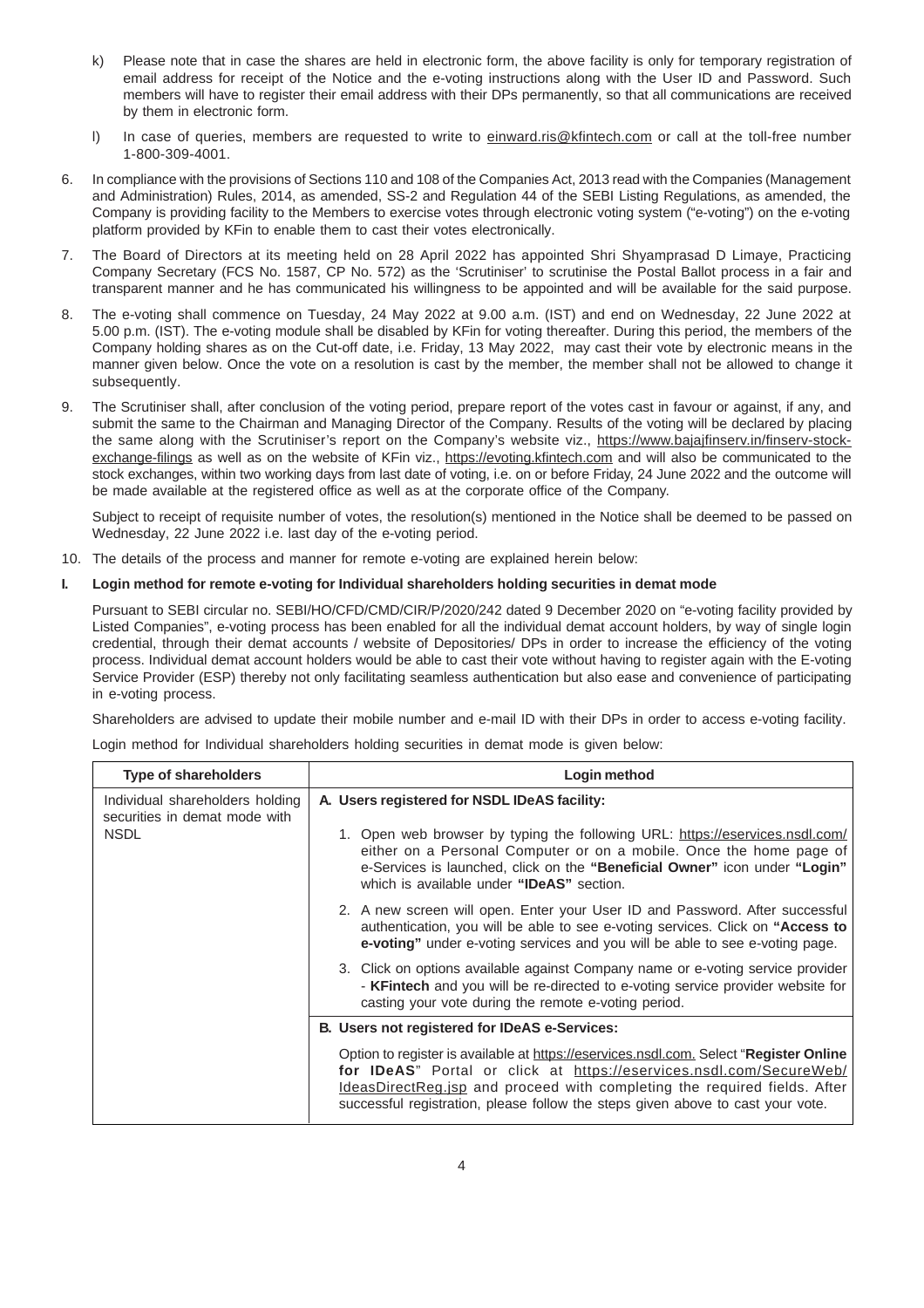|                                                                                                                                                                                     |                                                      | C. By visiting the e-voting website of NSDL:                                                                                                                                                                                                                                                              |
|-------------------------------------------------------------------------------------------------------------------------------------------------------------------------------------|------------------------------------------------------|-----------------------------------------------------------------------------------------------------------------------------------------------------------------------------------------------------------------------------------------------------------------------------------------------------------|
|                                                                                                                                                                                     |                                                      | 1. Visit the e-voting website of NSDL. Open web browser by typing the following<br>URL: https://www.evoting.nsdl.com/ either on a Personal Computer or on a<br>mobile. Once the home page of e-voting system is launched, click on the<br>"Login" icon, available under the 'Shareholder/Member' section. |
|                                                                                                                                                                                     |                                                      | 2. A new screen will open. Enter your User ID (i.e. your 16-digit demat account<br>number held with NSDL), Password/OTP and a Verification Code as shown on<br>the screen. After successful authentication, you will be redirected to NSDL<br>Depository site wherein you can see e-voting page.          |
|                                                                                                                                                                                     |                                                      | 3. Click on options available against Company name or e-voting service provider<br>- KFintech and you will be re-directed to e-voting service provider website for<br>casting your vote during the remote e-voting.                                                                                       |
| Individual shareholders holding<br>securities in demat mode with                                                                                                                    |                                                      | A. Existing users who have opted for Easi/Easiest:                                                                                                                                                                                                                                                        |
| CDSL                                                                                                                                                                                |                                                      | 1. URL to login to Easi/Easiest: https://web.cdslindia.com/myeasi/home/login or<br>www.cdslindia.com and click on login icon and select New System Myeasi.                                                                                                                                                |
|                                                                                                                                                                                     |                                                      | 2. Shareholders can login through their existing user ID and password. Option<br>will be made available to reach e-voting page without any further authentication.                                                                                                                                        |
|                                                                                                                                                                                     | vote.                                                | 3. After successful login on Easi/Easiest, the user will also be able to see the<br>e-voting Menu. The menu will have links of ESPs. Click on KFintech to cast your                                                                                                                                       |
|                                                                                                                                                                                     |                                                      | B. Users who have not opted for Easi/Easiest:                                                                                                                                                                                                                                                             |
|                                                                                                                                                                                     | Option<br>to<br>steps given above to cast your vote. | Easi / Easiest<br>register<br>for<br>available<br>is<br>at<br>https://web.cdslindia.com/myeasi/Registration/EasiRegistration. Proceed with<br>completing the required fields. After successful registration, please follow the                                                                            |
|                                                                                                                                                                                     |                                                      | C. By visiting the e-voting website of CDSL:                                                                                                                                                                                                                                                              |
|                                                                                                                                                                                     |                                                      | 1. The user can directly access e-voting page by providing demat Account Number<br>and PAN from a link in www.cdslindia.com home page. The system will<br>authenticate the user by sending OTP on registered Mobile & e-mail ID as<br>recorded in the demat Account.                                      |
|                                                                                                                                                                                     |                                                      | 2. After successful authentication, user will be able to see the e-voting option<br>where the e-voting is in progress and will also be able to directly access the<br>system of e-Voting Service Provider i.e. KFintech.                                                                                  |
| Individual Shareholders (holding<br>securities in demat mode) logging<br>through their depository participants                                                                      |                                                      | 1. Shareholders can also login using the login credentials of their demat account<br>through their Depository Participant registered with NSDL/CDSL for e-voting facility.<br>Once logged-in, you will be able to see e-voting option.                                                                    |
|                                                                                                                                                                                     |                                                      | 2. Once you click on e-voting option, you will be redirected to NSDL/CDSL Depository<br>site after successful authentication, wherein you can see e-voting feature.                                                                                                                                       |
|                                                                                                                                                                                     |                                                      | 3. Click on option available against Company name or e-voting service provider-<br><b>KFintech</b> and you will be redirected to e-voting service provider website for casting<br>your vote during the remote e-voting period.                                                                            |
| Password option available at respective websites.                                                                                                                                   |                                                      | Important Note: Members who are unable to retrieve User ID/Password are advised to use Forget User ID and Forget                                                                                                                                                                                          |
| issues related to login through Depository i.e. NSDL and CDSL:                                                                                                                      |                                                      | Helpdesk for Individual Shareholders holding securities in demat mode who need assistance for any technical                                                                                                                                                                                               |
| Members facing any technical issue - NSDL                                                                                                                                           |                                                      | Members facing any technical issue - CDSL                                                                                                                                                                                                                                                                 |
| Members facing any technical issue in login can<br>contact NSDL helpdesk by sending a request at<br>evoting@nsdl.co.in or call on toll free no.:<br>1800 1020 990 and 1800 22 44 30 |                                                      | Members facing any technical issue in login can<br>contact CDSL helpdesk by sending a request at<br>helpdesk.evoting@cdslindia.com or contact on 022-2305 8738<br>or 022-2305 8542-43.                                                                                                                    |

#### **II. Login method for remote e-voting for shareholders other than individual shareholders holding securities in demat mode and shareholders holding securities in physical mode**

- i. Initial password is provided in the body of the e-mail.
- ii. Launch internet browser and type the URL: https://evoting.kfintech.com in the address bar.
- iii. Enter the login credentials i.e. User ID and password mentioned in your e-mail. Your Folio No./DP ID Client ID will be your User ID. However, if you are already registered with KFin for e-voting, you can use your existing User ID and password for casting your votes.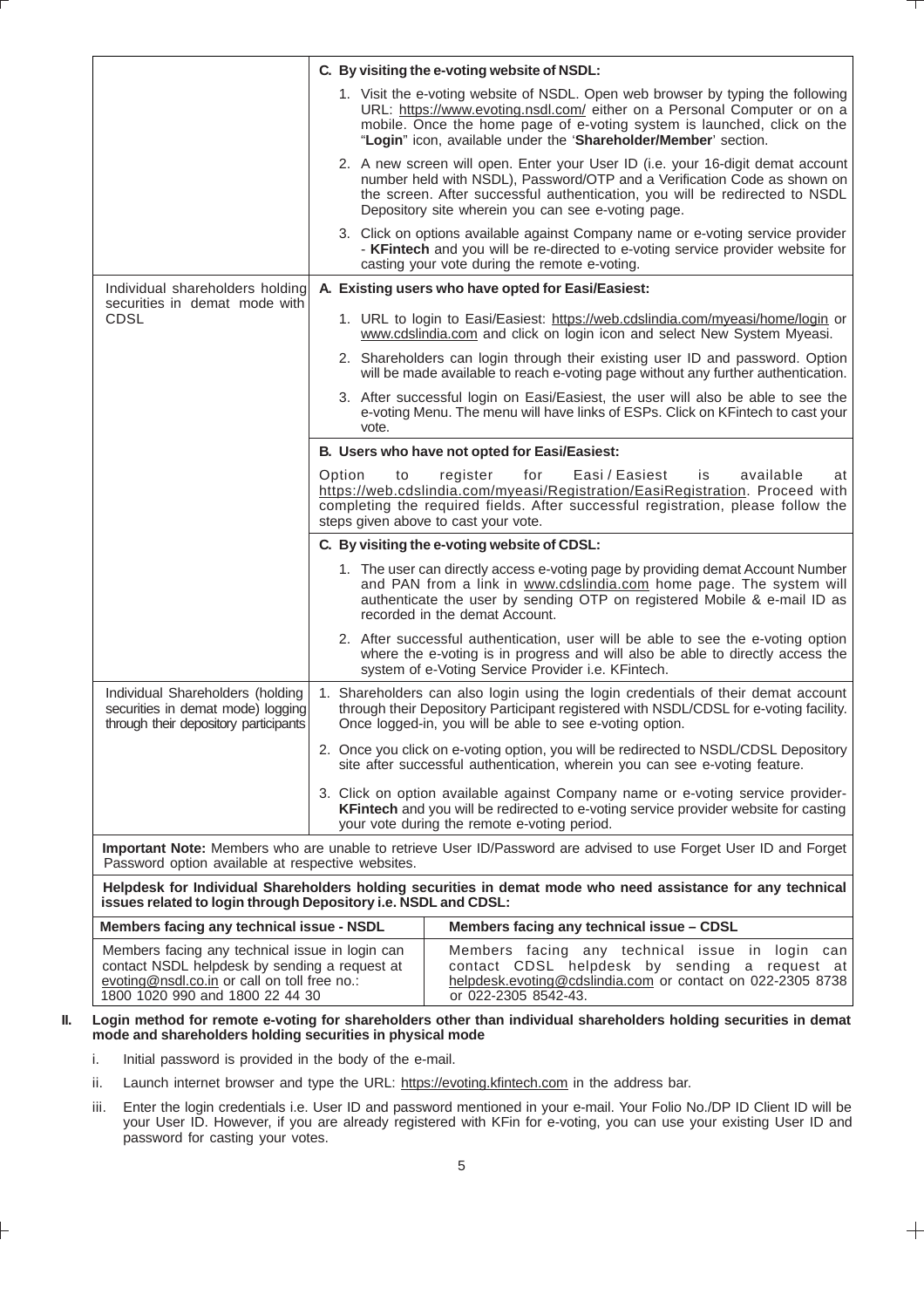- iv. After entering the correct details, click on LOGIN.
- v. You will reach the password change menu wherein you are required to mandatorily change your password. The new password shall comprise minimum 8 characters with at least one upper case (A-Z), one lower case (a-z), one numeric value (0-9) and a special character (@,#,\$,etc.). It is strongly recommended not to share your password with any other person and take utmost care to keep your password confidential.
- vi. You need to login again with the new credentials.
- vii. On successful login, the system will prompt you to select the EVENT, i.e., Bajaj Finserv Limited.
- viii. On the voting page, the number of shares (which represents the number of votes) held by you as on the cut-off date will appear. If you desire to cast all the votes assenting/dissenting to the resolution, enter all shares and click 'FOR'/ 'AGAINST' as the case may be or partially in 'FOR' and partially in 'AGAINST', but the total number in 'FOR' and/or 'AGAINST' taken together should not exceed your total shareholding as on the cut-off date. You may also choose the option 'ABSTAIN', in which case, the shares held will not be counted under either head.
- ix. Members holding multiple folios/demat accounts shall vote separately for each folio/demat account.
- x. Cast your votes by selecting an appropriate option and click on 'SUBMIT'. A confirmation box will be displayed. Click 'OK' to confirm, else 'CANCEL' to modify. Once you confirm, you will not be allowed to modify your vote subsequently. During the voting period, you can login multiple times till you have confirmed that you have voted on the resolution.
- xi. Corporate/institutional members (i.e. other than individuals, HUF, NRI, etc.) are required to send scanned image (PDF/JPG format) of certified true copy of relevant board resolution/authority letter etc. together with attested specimen signature of the duly authorised signatory(ies) who is/are authorised to vote, to the Scrutiniser through email at cssdlimaye@gmail.com and may also upload the same in the e-voting module in their login. The scanned image of the above documents should be in the naming format 'BFS\_EVENT No.'
- xii. In case of any queries/grievances, you may refer the Frequently Asked Questions (FAQs) for Members and e-voting User Manual available at the 'download' Section of https://evoting.kfintech.com or call KFin on 1-800-309-4001 (toll free). Members may also reach out to Mr. Mohd. Mohsin Uddin - Senior Manager, KFin at mohsin.mohd@kfintech.com/ einward.ris@kfintech.com or Ms. Uma Shende - Company Secretary, at uma.shende@bajajfinserv.in or at 020-7157 6064
- xiii. A member need not use all his / her / its votes nor does he / she / it need to cast all his / her / its votes in the same way.

#### **STATEMENT PURSUANT TO SECTION 102(1) OF THE ACT AND REGULATION 36(3) OF THE SEBI LISTING REGULATIONS**

#### **Item No. 1 relating to re-appointment of Sanjivnayan Rahulkumar Bajaj (DIN 00014615) as Managing Director of the Company for a period of five years w.e.f. 1 April 2022:**

#### Background:

Sanjiv Bajaj has shown an exemplary leadership in steering and guiding the Company and its various subsidiaries from strength to strength, mentoring the senior management in the group, providing directions to various strategic initiatives of the Company / group and also been responsible for the excellent performance of the Company on various parameters like revenue, profit, shareholder value etc. Under the leadership of Sanjiv Bajaj the group is acknowledged as one of the most respected names in the corporate world.

His role encompasses driving the performance of various businesses in the group and he is actively involved in shaping the strategy of the businesses, overseeing group-wide initiatives including Human resources, learning academy, group risk and governance, ESG and Corporate Social Responsibility, among others. He actively engages with CEOs in achieving the group's short-term and long-term objectives.

Based on the recommendation of the Nomination & Remuneration Committee (NRC), the Board of Directors of the Company, at its meeting held on 16 March 2022, approved the re-appointment of Sanjiv Bajaj, as the Managing Director of the Company for a further period of five years with effect from 1 April 2022 till 31 March 2027 on such terms and conditions including remuneration as may be recommended by NRC. Subsequently, Board basis the recommendation of NRC, at their meeting held on 28 April 2022, approved the remuneration and other terms and conditions of his appointment as mentioned herein below:

- 1. Salary, comprising of:
	- a. Fixed salary of Rs. 38,50,000/- (Rupees Thirty-Eight Lakh Fifty Thousand only) per month for the FY2022-23, in the scale of Rs. 38,50,000 to Rs. 1,09,90,000 per month, with such annual increments/increases as may be decided by the Board of Directors from time to time.
	- b. Annual performance incentive including limit on Performance incentive: Not exceeding five times the fixed salary payable for each financial year, subject to such ceilings as may be set out in the Companies Act, 2013, if any, and subject to such ceiling as may be fixed by the Board of Directors from time to time. The amount of performance incentive shall be payable after the annual accounts are approved by the Board of Directors and adopted by the shareholders.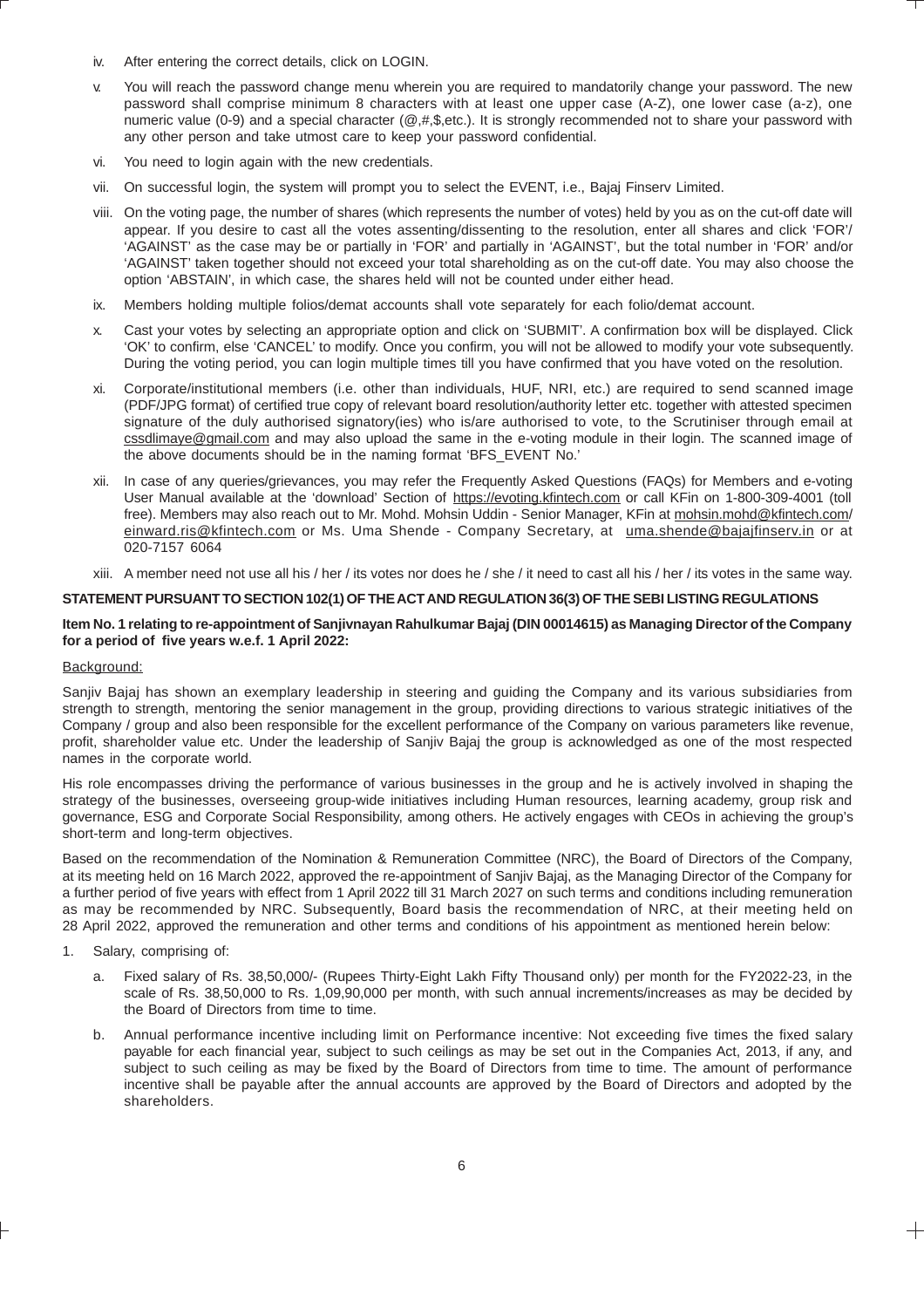# 2. Perquisites:

- I. Company's contribution to Provident Fund and Superannuation Fund to the extent these either singly or put together are not taxable under the Income Tax Act.
- II. Gratuity at the rate of one month's salary, for each year of service.
- III. Leave with full pay as per the rules of the Company, with encashment of unavailed leave being allowed.
- IV. Free furnished residential accommodation with gas, electricity, water and furnishings.
- V. Reimbursement of medical expenses incurred for self and family in India or abroad, including hospitalisation, nursing home and surgical charges, and in case of medical treatment abroad, the air-fare and boarding/lodging expenses for patient and attendant.
- VI. Reimbursement of actual travelling expenses for proceeding on leave from Pune to any place in India and return there from once a year in respect of himself and family.
- VII. Reimbursement of membership fees for clubs in India or abroad, including any admission/life membership fees.
- VIII. Personal accident insurance policy in accordance with the scheme applicable to senior employees.
- IX. Cost of insurance cover against the risk of any financial liability or loss because of any error of judgment, or such other reason as may be approved by the Board of Directors from time to time.
- X. Reimbursement of entertainment expenses incurred in the course of business of the Company.
- XI. Free use of Company's car for Company's work as well as for personal purposes, along with driver.
- XII. Telephone, tele-fax and other communication facilities at Company's cost.
- XIII. Subject to any statutory ceiling/s, the Managing Director may be given any other allowances, perquisites, benefits and facilities, as the Board of Directors from time to time may decide.
- 3. Valuation of perquisites:

Perquisites/allowances shall be valued as per Income Tax rules, wherever applicable, and in the absence of any such rules, shall be valued at actual cost.

4. Minimum remuneration:

In the event of loss or inadequacy of profits in any financial year during the tenure of the appointment, the Managing Director shall, if required, be paid remuneration by way of salary and perquisites as set out above, as minimum remuneration, subject to restrictions, if any, set out in Schedule V to the Companies Act, 2013, from time to time.

5. Computation of ceiling:

The following shall not be included in the computation of perquisites for the purposes of the ceiling:

- a) Contribution to Provident and Superannuation funds referred to in para 2(I) above.
- b) Gratuity payable as per para 2(II), to the extent of half a month's salary for each completed year of service.
- c) Encashment of leave as per para 2(III) above.
- 6. Other terms:

In the event of any change taking place in the relevant laws, rules, Schedules, regulations or guidelines or in the event of their being withdrawn, repealed, substituted or differently interpreted at any time hereafter, the Board of Directors of the Company, including Committee of the Board, if necessary, may revise the terms of remuneration (including minimum remuneration) and perquisites as set out hereinabove and to revise the said terms to be in conformity with such change.

## Rationale for the recommendation:

In recommending the remuneration set out above for approval of shareholders, the Board of Directors and the Nomination and Remuneration Committee of the Board (NRC) have taken into account several factors, including but not limited to:

- The profile of Saniiv Baiai including his standing amongst external stakeholders;
- The overall performance of the Company at the consolidated level as well as those of its subsidiaries and the leadership, vision and execution rigour shown by him;
- His leadership in steering the group during the COVID-19 pandemic;
- New initiatives which have helped the Company move towards becoming a comprehensive provider of financial services;
- His significant contribution as Chairman to the performance of the finance and insurance businesses;
- Salary of other senior executives across the Company and its subsidiaries;
- Initiatives taken at the group level strengthening Risk, Human Resources, ESG initiatives/reporting and Corporate Social responsibility;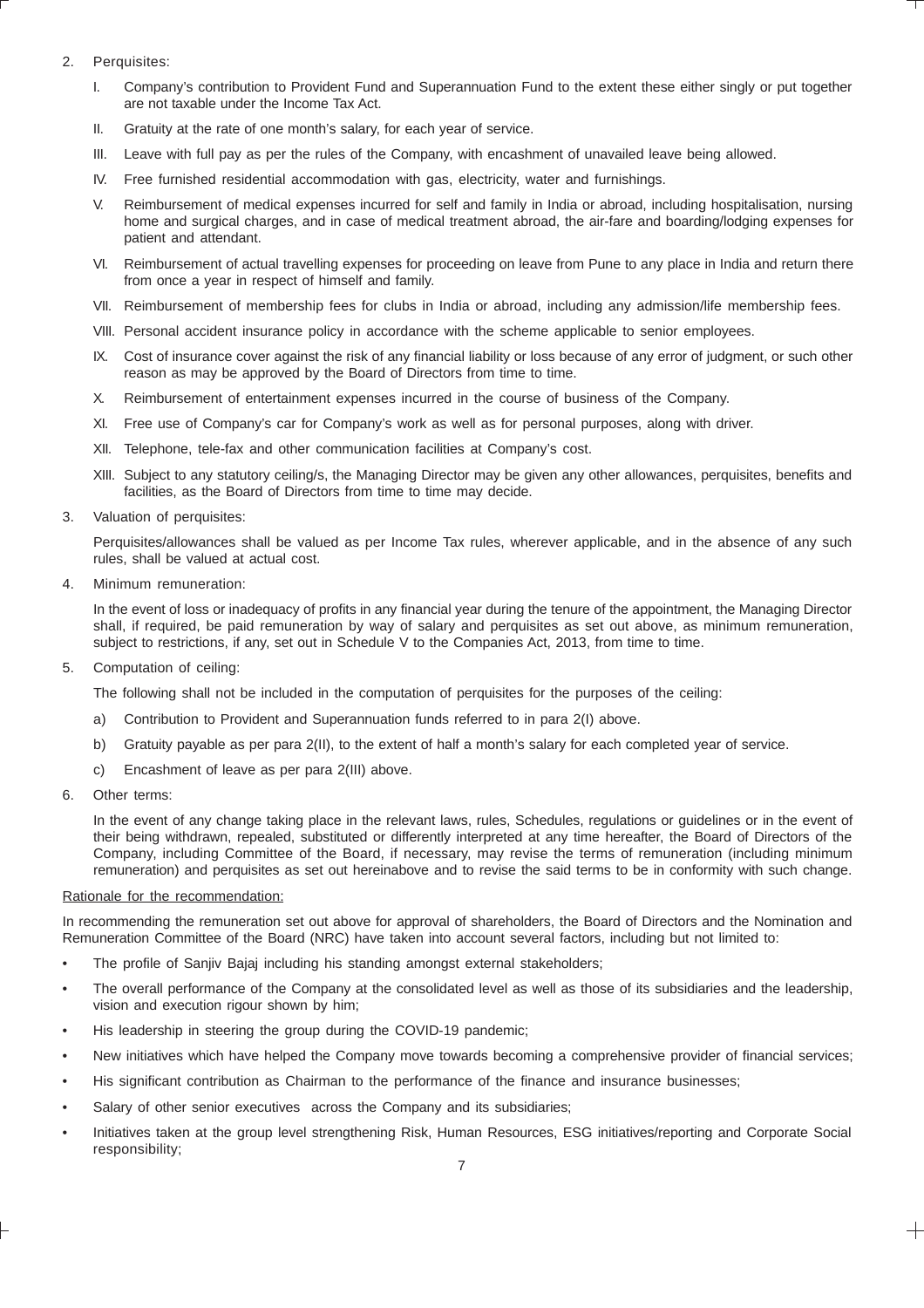- The remuneration drawn by him as Managing Director & CEO from Bajaj Holdings and Investment Ltd., which has close linkage with the business of the Company; and
- The remuneration paid by other companies of comparable size and profile as the Company and bench marked with the help of an independent consultant.

Further, in determining the performance incentive for any year, the Board of Directors (the Board) and the Nomination and Remuneration Committee (NRC) shall consider, among others, the overall performance of the Company on a consolidated basis as well as that of its subsidiaries, overall quality of leadership exhibited by Sanjiv Bajaj including new initiatives, remuneration of senior executives across the group, ESG initiatives and other relevant aspects of performance.

The Company has entered into an agreement with Sanjiv Bajaj laying down, inter-alia, the terms of remuneration referred to above and the powers and authorities delegated to him. A copy of the same is available at website at https://www.bajajfinserv.in/ corporate-bajaj-finserv till the declaration of Results.

Brief profile and other requisite details including Directorships and Committee positions of Sanjiv Bajaj are given in **Annexure –A.**

As per Section 196 of the Companies Act, 2013 (Act), the Board shall approve the appointment of managing director subject to the approval by shareholders at the next general meeting. Further, as per Regulation 17(1C) of the SEBI Listing Regulations, 2015, the approval of the shareholders is to be taken within a period of three months from the date of appointment. Also, Regulation 17(6)(e) requires a special resolution if the annual remuneration payable to executive director/managing director exceeds Rs. 5 crore or 2.5 per cent of the net profits of the Company, whichever is higher.

In view of the above approval of members is being sought through this postal ballot by way of a special resolution, for his re-appointment as a Managing Director for another term of five years and for payment of remuneration as contained in the Notice.

#### Interest of Directors and KMP:

- Sanjiv Bajaj, being the appointee and to the extent of remuneration and shareholding in the Company, is deemed to be interested in this item of business.
- Rajiv Bajaj, a non-executive director, being a relative of Sanjiv Bajaj is also deemed to be interested to the extent of his shareholding in the Company. Also, other relatives of Sanjiv Bajaj and Rajiv Bajaj are deemed to be interested to the extent of their shareholding, if any, in the Company.
- Save and except above, no other Director/Key Managerial Personnel and/or their relatives, are directly or indirectly concerned or interested, financially or otherwise, except to the extent of shareholding, if any, in the Company, in the resolution set out at Item No. 1 of the Notice.

The Board commends the special resolution set out at Item No. 1 of the Notice for approval by shareholders.

#### **Item No. 2 relating to re-appointment of Dr. Naushad Darius Forbes as an Independent Director of the Company for a second term of five consecutive years w.e.f. 13 September 2022:**

The members at their 11<sup>th</sup> Annual General Meeting held on 19 July 2018 had appointed Dr. Naushad Forbes as an Independent Director of the Company for a term of five consecutive years from 13 September 2017 up to 12 September 2022, pursuant to the provisions of Companies Act, 2013 ('the Act') and the SEBI Listing Regulations.

The Nomination and Remuneration Committee (NRC), on the basis of the report of performance evaluation, has recommended re-appointment of Dr. Naushad Forbes as an Independent Director, for a second term of five consecutive years, on the Board of the Company.

The Board, based on the performance evaluation and as per the recommendation of the NRC, considers that, given his professional background and experience and contributions made by him during his tenure, the continued association of Dr. Naushad Forbes would be beneficial to the Company and it is desirable to continue to avail his services as an Independent Director. Accordingly, it is proposed to re-appoint Dr. Naushad Forbes as an Independent Director of the Company, not liable to retire by rotation, for a second term of five consecutive years on the Board of the Company.

Dr. Naushad Forbes is not disqualified from being appointed as a director in terms of Section 164 of the Act. He has confirmed that he is not debarred from holding the office of director by virtue of any order from SEBI or any such authority and has given his consent to act as Director of the Company.

The Company has also received declaration from Dr. Naushad Forbes that he meets the criteria of independence as prescribed, both, under Section 149(6) of the Act and under the SEBI Listing Regulations.

In the opinion of the Board, Dr. Naushad Forbes fulfils the conditions for appointment as an Independent Director as specified in the Act and the SEBI Listing Regulations and is independent of the Management.

In connection with the aforementioned, a notice in writing in the prescribed manner as required by Section 160 of the Act and Rules made thereunder, has been received by the Company, regarding candidature of Dr. Naushad Forbes for the office of the director.

The copy of draft letter of appointment setting out the terms and conditions of his appointment is available electronically for inspection by the Members.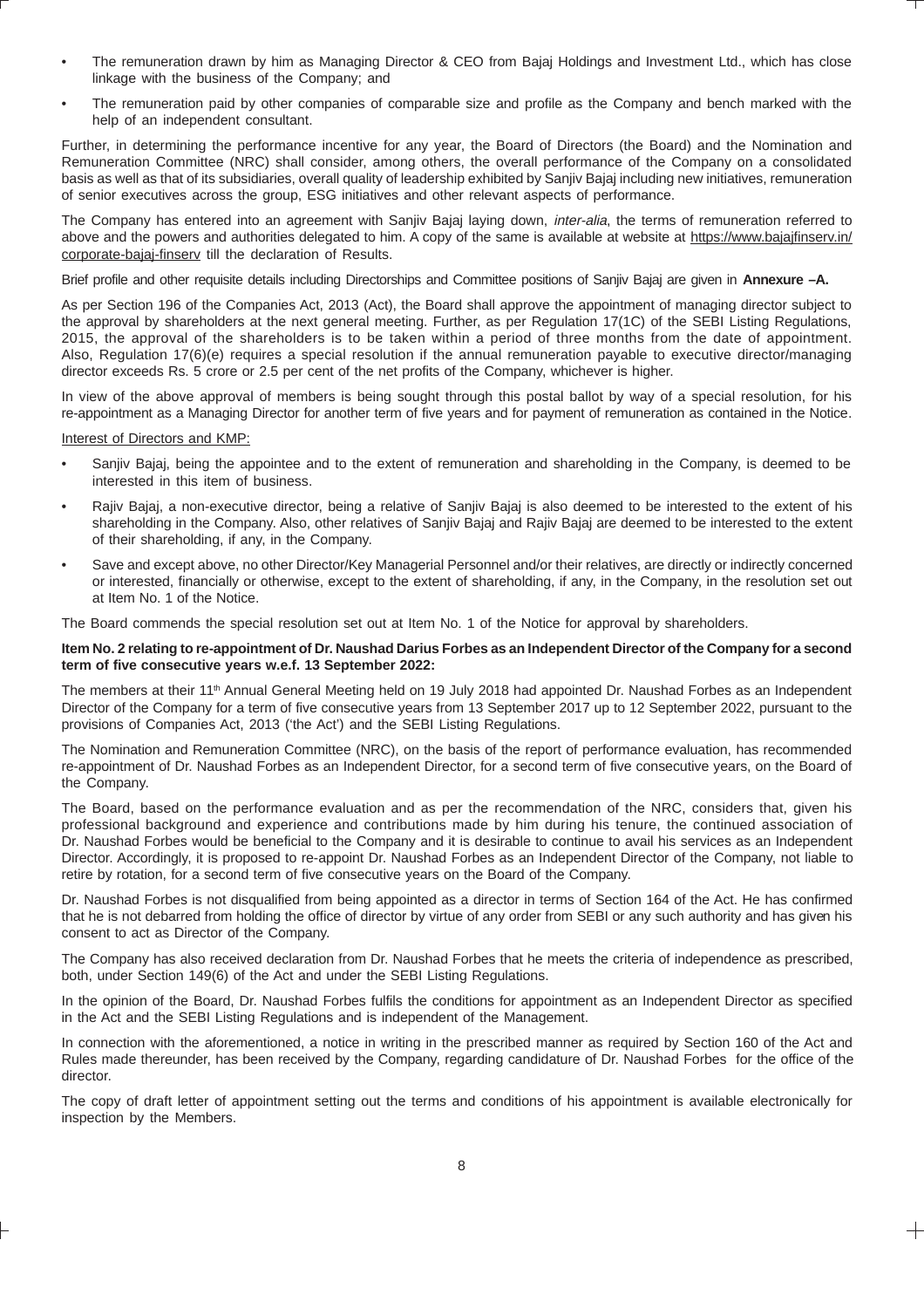Brief profile and other requisite details including Directorships and Committee positions of Dr. Forbes are given in **Annexure – A.**

None of the Directors or Key Managerial Personnel or their relatives, except Dr. Naushad Forbes is directly or indirectly concerned or interested, financially or otherwise, in the special resolution set out at Item No. 2 of the Notice.

The Board commends the special resolution set out at Item No. 2 of the Notice for approval by shareholders.

#### **Item No. 3 relating to the appointment of Pramit Shashikant Jhaveri as an Independent Director for a term of five consecutive years w.e.f. 1 May 2022:**

With a view to broad base the Board with professionals from diversified background, the Board of Directors, at its meeting held on 28 April 2022, subject to approval of shareholders, based on the recommendation of the Nomination and Remuneration Committee (NRC), appointed Pramit Jhaveri as an Additional and Independent Director with effect from 1 May 2022 for a term of five consecutive years.

NRC, inter-alia, have identified experience in Financial Services, Leadership capabilities, Expertise in Governance, Risk Management, Financial Management, Strategic Investments, Technology, Business Transformation & Strategy, as the skills and capabilities required for the role. Considering the profile and experience of Pramit Jhaveri the NRC and the Board is of the view that he meets the above skills and capabilities.

Pramit Jhaveri is not disqualified from being appointed as a director in terms of Section 164 of the Companies Act, 2013 ('the Act'). He has confirmed that he is not debarred from holding the office of director by virtue of any order from SEBI or any such authority and has given his consent to act as Director of the Company.

The Company has also received declaration from him that he meets the criteria of independence as prescribed, both, under Section 149(6) of the Act and under the Securities and Exchange Board of India (Listing Obligations and Disclosure Requirements) Regulations, 2015 ("SEBI Listing Regulations").

In the opinion of the Board, Pramit fulfils the conditions for appointment as an Independent Director as specified in the Act and the SEBI Listing Regulations and is independent of the Management.

In connection with the aforementioned, a notice in writing in the prescribed manner as required by Section 160 of the Act and Rules made thereunder, has been received by the Company, regarding candidature of Pramit Jhaveri for the office of the director.

The copy of letter of appointment issued to Pramit Jhaveri setting out the terms and conditions of his appointment is available electronically for inspection by the Members.

Brief profile and other requisite details including Directorships and Committee positions of Pramit Jhaveri are given in **Annexure – A.**

In terms of Regulation 25(2A) of the SEBI Listing Regulations, a special resolution is required for appointment of an Independent Director. Further, as per Regulation 17(1C) of the SEBI Listing Regulations, appointment of a person on the Board has to be approved by shareholders within a period of three months, and accordingly, approval of members is being sought through this postal ballot.

None of the Directors or Key Managerial Personnel or their relatives, except Pramit Jhaveri is directly or indirectly concerned or interested, financially or otherwise, in the special resolution set out at Item No. 3 of the Notice.

The Board commends the special resolution set out at Item No. 3 of the Notice for approval by shareholders.

#### **Item No. 4 relating to the appointment of Radhika Vijay Haribhakti as an Independent Director for a term of five consecutive years w.e.f. 1 May 2022:**

The Board with a view to strengthen the Board with professionals from diversified background, at its meeting held on 28 April 2022, subject to approval of shareholders, based on the recommendation of the Nomination and Remuneration Committee (NRC), appointed Radhika Haribhakti as an Additional and Independent Director with effect from 1 May 2022 for a term of five consecutive years. In addition, the appointment of Radhika Haribhakti will enable the Company to fulfill the requirement of having Woman Independent Director consequent to resignation of Dr. Gita Piramal.

NRC, inter-alia, have identified experience in Financial Services, Leadership capabilities, Expertise in Governance, Risk Management, Strategic Investments, Business Transformation & Strategy as the skills and capabilities required for the role. Considering the profile and experience of Radhika Haribhakti, the NRC and the Board is of the view that she meets the above skills and capabilities.

Radhika Haribhakti is not disqualified from being appointed as a director in terms of Section 164 of the Companies Act, 2013 ('the Act'). She has confirmed that she is not debarred from holding the office of director by virtue of any order from SEBI or any such authority and has given her consent to act as Director of the Company.

The Company has also received declaration from her that she meets the criteria of independence as prescribed, both, under Section 149(6) of the Act and under the Securities and Exchange Board of India (Listing Obligations and Disclosure Requirements) Regulations, 2015 ("SEBI Listing Regulations").

In the opinion of the Board, Radhika Haribhakti fulfils the conditions for appointment as an Independent Director as specified in the Act and the SEBI Listing Regulations and is independent of the Management.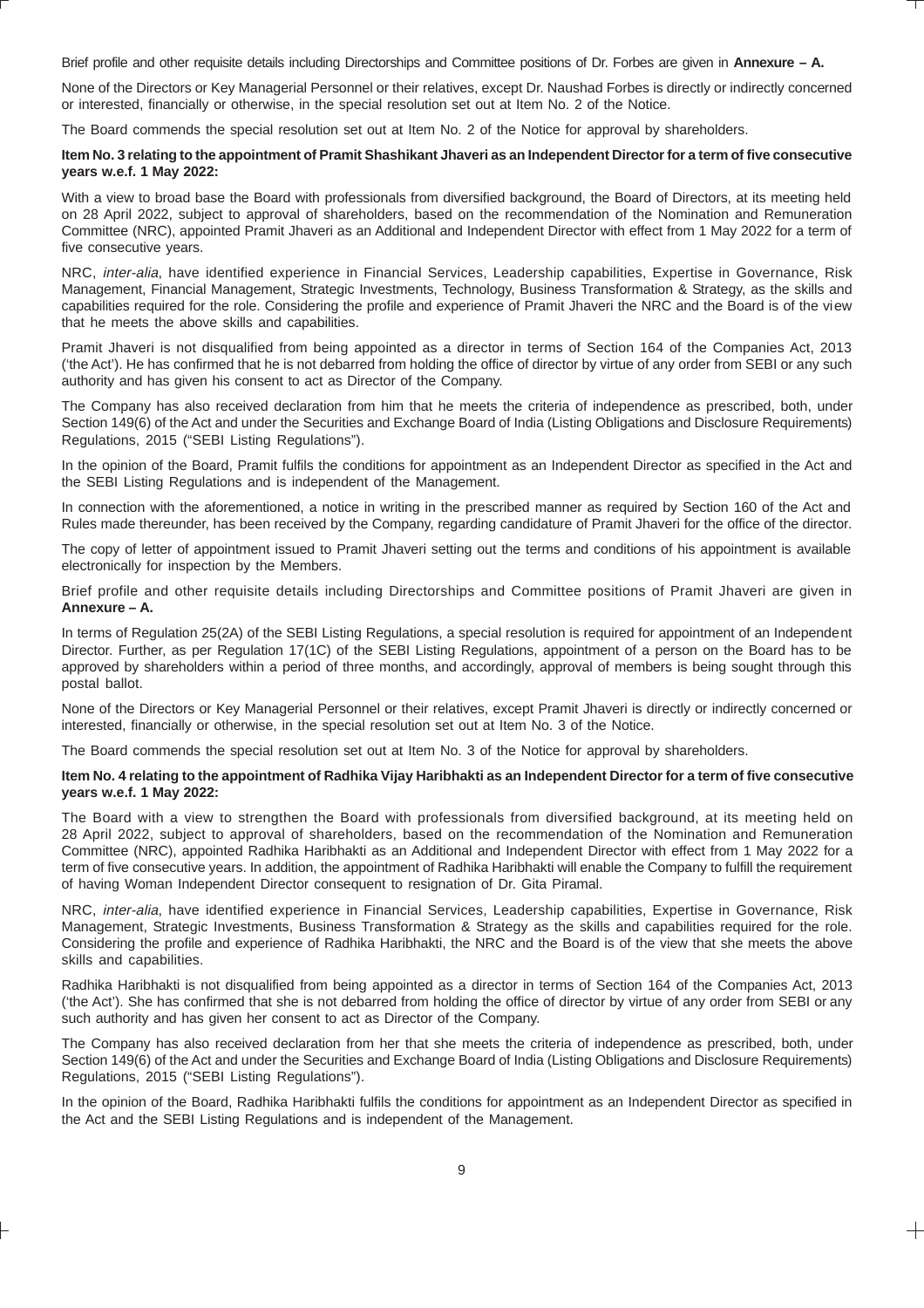In connection with the aforementioned, a notice in writing in the prescribed manner as required by Section 160 of the Act and Rules made thereunder, has been received by the Company, regarding candidature of Radhika Haribhakti for the office of the director.

The copy of letter of appointment issued to Radhika Haribhakti setting out the terms and conditions of her appointment is available electronically for inspection by the Members.

Brief profile and other requisite details including Directorships and Committee positions of Radhika Haribhakti are given in **Annexure – A.**

In terms of Regulation 25(2A) of the SEBI Listing Regulations, a special resolution is required for appointment of an Independent Director. Further, as per Regulation 17(1C) of the SEBI Listing Regulations, appointment of a person on the Board has to be approved by shareholders within a period of three months, and accordingly, approval of members is being sought through this postal ballot.

None of the Directors or Key Managerial Personnel or their relatives, except Radhika Haribhakti is directly or indirectly concerned or interested, financially or otherwise, except to the extent of her shareholding, if any, in the Company in the special resolution set out at Item No. 4 of the Notice.

The Board commends the special resolution set out at Item No. 4 of the Notice for approval by shareholders.

#### **Item No. 5 relating to approval for payment of commission to Non-executive Directors for a period of five years commencing from 1 April 2022:**

Section 197 of the Act permits the payment of remuneration to a director who is neither a whole-time director nor a managing directorof a company, by way of commission not exceeding one percent of the net profits of the company, if the Company authorises such payment by a special resolution. Shareholders of the Company had approved such payment by a special resolution passed on 19 July 2017 for a period of five years upto 31 March 2022.

In view of the increased demands on non-executive directors' participation in Board and Committee meetings and the higher responsibilities they are expected to bear in the interest of higher level of excellence in corporate governance,it is proposed to continue to pay such commission to the non-executive directors for a further period of 5 years from 1 April 2022 up to 31 March 2027. The same is in accordance with the Remuneration Policy of the Company.

The amount of commission shall be payable each year after the annual accounts are approved by the Board of Directors and adopted by the shareholders.

Pursuant to the Companies (Amendment) Act, 2020, read with rules made thereunder, if a company fails to make profits or makes inadequate profits in a financial year, any non-executive director of such company, including an independent director, may be paid remuneration in accordance with Schedule V of the Act.

The above payment to non-executive directors will be in addition to the sitting fees payable to them for attending Board/ committee meetings, which at present is fixed at Rs.100,000 per meeting.

None of the Directors/key managerial personnel and/or their relatives, except the concerned non-executive directors are directly or indirectly concerned or interested, financially or otherwise, to the extent of their shareholding, if any, and remuneration that may be received by them in the resolution set out in Item No. 5 of the Notice.

The Board commends the special resolution set out in Item No. 5 for approval of the shareholders.

By order of the Board For Bajaj Finserv Limited

Place : Pune Uma Shende Uma Shende Uma Shende Uma Shende Uma Shende Uma Shende Uma Shende Date : 28 April 2022 Company Secretary Membership No.: A38364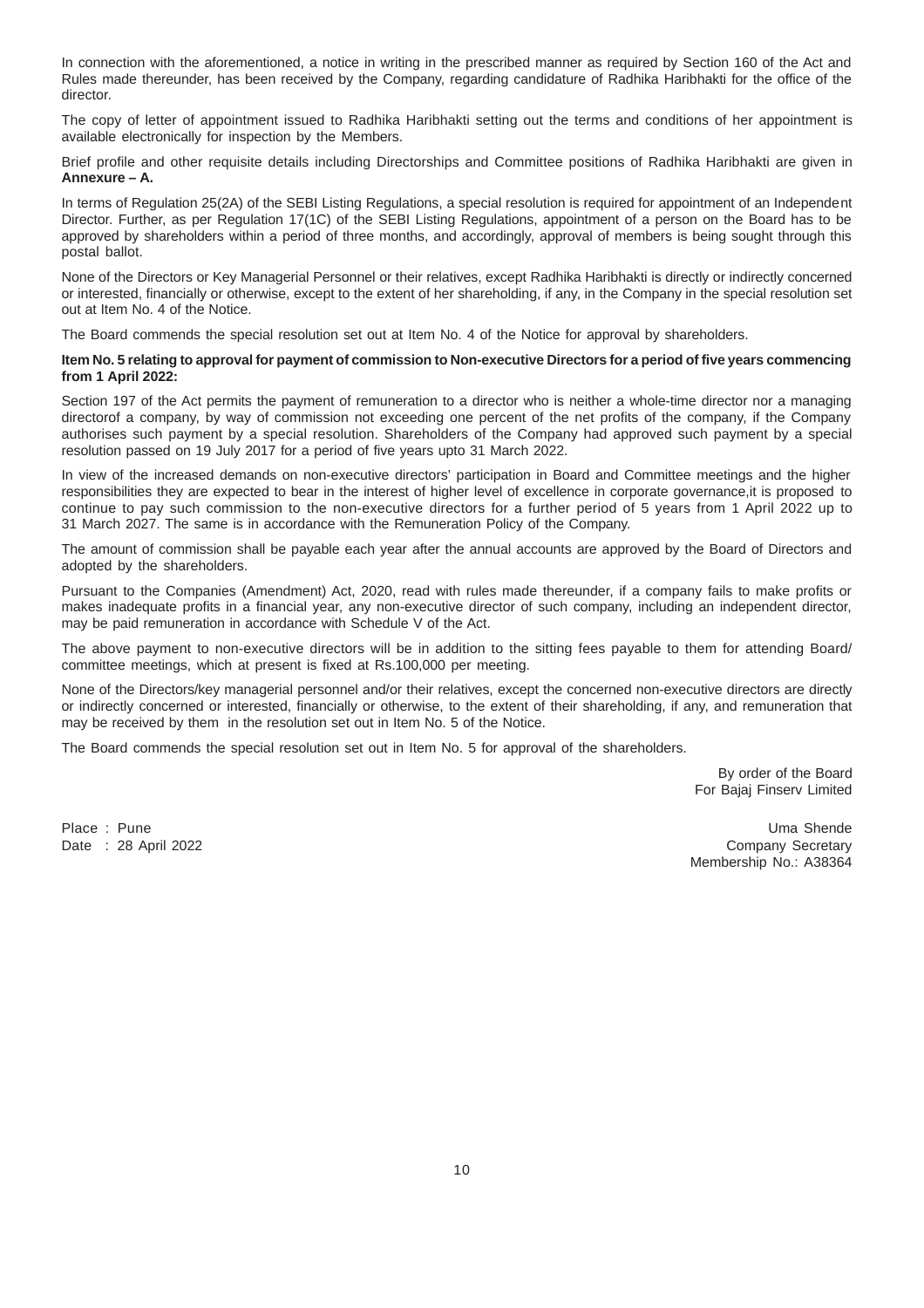#### **Annexure A - Details of Directors seeking appointment / re-appointment as per secretarial standard - 2 and the SEBI Listing Regulations:**

# **1. Sanjiv Bajaj (DIN - 00014615)**

# Brief Profile:

Sanjiy Bajaj is the Chairman and Managing Director of Bajaj Finsery Limited, the holding group company for all the financial service businesses of the Bajaj Group, which is one of the oldest and largest conglomerates of India. Bajaj Finsery consisting of lending and insurance companies has annual revenues of over \$ 9.18 billion for FY22.

Under his leadership, Bajaj Finserv has emerged as one of India's leading diversified financial services companies with solutions across lending, life insurance, general insurance, and wealth advisory category. With a consumer-first, digital approach and a culture focused on excellence through innovative disruption, Sanjiv is known for pioneering digital consumer financing in India which helped transform the entire landscape of the financial services space.

He is President Designate of the Confederation of Indian Industry (CII) for 2021-22. Sanjiv has been engaged with CII for many years at the State, Regional and National level. Previously, he was the Chairman of the Western Region during 2019-20. He has led CII National Committees on Insurance & Pensions and CII Taskforce on Fintech. He is an alumnus of the Harvard Business School, USA and a Member of the Board of Indian School of Business (ISB), Allianz SE and the International Technology Advisory Panel (ITAP) of Monetary Authority of Singapore (MAS) and Regional Stewardship Board for India and South Asia 2019-20 of the World Economic Forum.

He has won the following awards:

- India Today's Top 50 Power People, The High & Mighty Power List, 2019
- Entrepreneur of the Year by All India Management Association (AIMA), 2019
- Transformational Leader Award at the 5th Asia Business Responsibility Summit, 2018
- Economic Times Business Leader of the Year, 2018
- Ernst & Young Entrepreneur of the Year Award, 2017
- Financial Express' Banker of the Year, 2017-18
- Young Business Leader of the Year by Hello! Magazine in 2016-17

Other information about the appointee as on the date of this notice is as follows:

| <b>Particulars</b>                     | Details                                                                                                                                                                                                                             |
|----------------------------------------|-------------------------------------------------------------------------------------------------------------------------------------------------------------------------------------------------------------------------------------|
| Age                                    | 52 years.                                                                                                                                                                                                                           |
| Qualifications                         | • Bachelor's degree in mechanical engineering (first class with distinction),<br>from the University of Pune,                                                                                                                       |
|                                        | • Master's degree in manufacturing systems engineering with a distinction<br>from the University of Warwick, UK and                                                                                                                 |
|                                        | • Master's degree in business administration (with distinction) from the<br>Harvard Business School, USA.                                                                                                                           |
| Terms and Conditions of Re-appointment | As mentioned in the statement annexed to the Notice.                                                                                                                                                                                |
| Remuneration last drawn (FY 2022)      | His current fixed remuneration is Rs. 29,60,000/- per month as against the<br>maximum remuneration as per the scale of pay approved by the<br>shareholders in general meeting in 2017 of Rs. 35,00,000/- per month.                 |
|                                        | His current total remuneration per annum including fixed salary and variable<br>remuneration is Rs. 14,20,80,000/- as against the maximum limit of fixed<br>and variable pay approved by shareholders in 2017 of Rs.16,80,00,000/-. |
|                                        | The variable remuneration for FY2022 shall be payable after annual audited<br>accounts for FY2022 are adopted by the shareholders.                                                                                                  |
|                                        | The effective compounded annual increase in fixed and variable<br>remuneration over the last 3 years across the Company and Bajaj Holdings<br>and Investment Limited is 12.6%.                                                      |
|                                        | Retirement benefits and perquisites are in addition to fixed salary and<br>variable remuneration above.                                                                                                                             |
| Remuneration proposed to be paid       | As mentioned in the statement annexed to the Notice.                                                                                                                                                                                |
| Date of first appointment on the Board | With effect from the date of incorporation, i.e., 30 April 2007.                                                                                                                                                                    |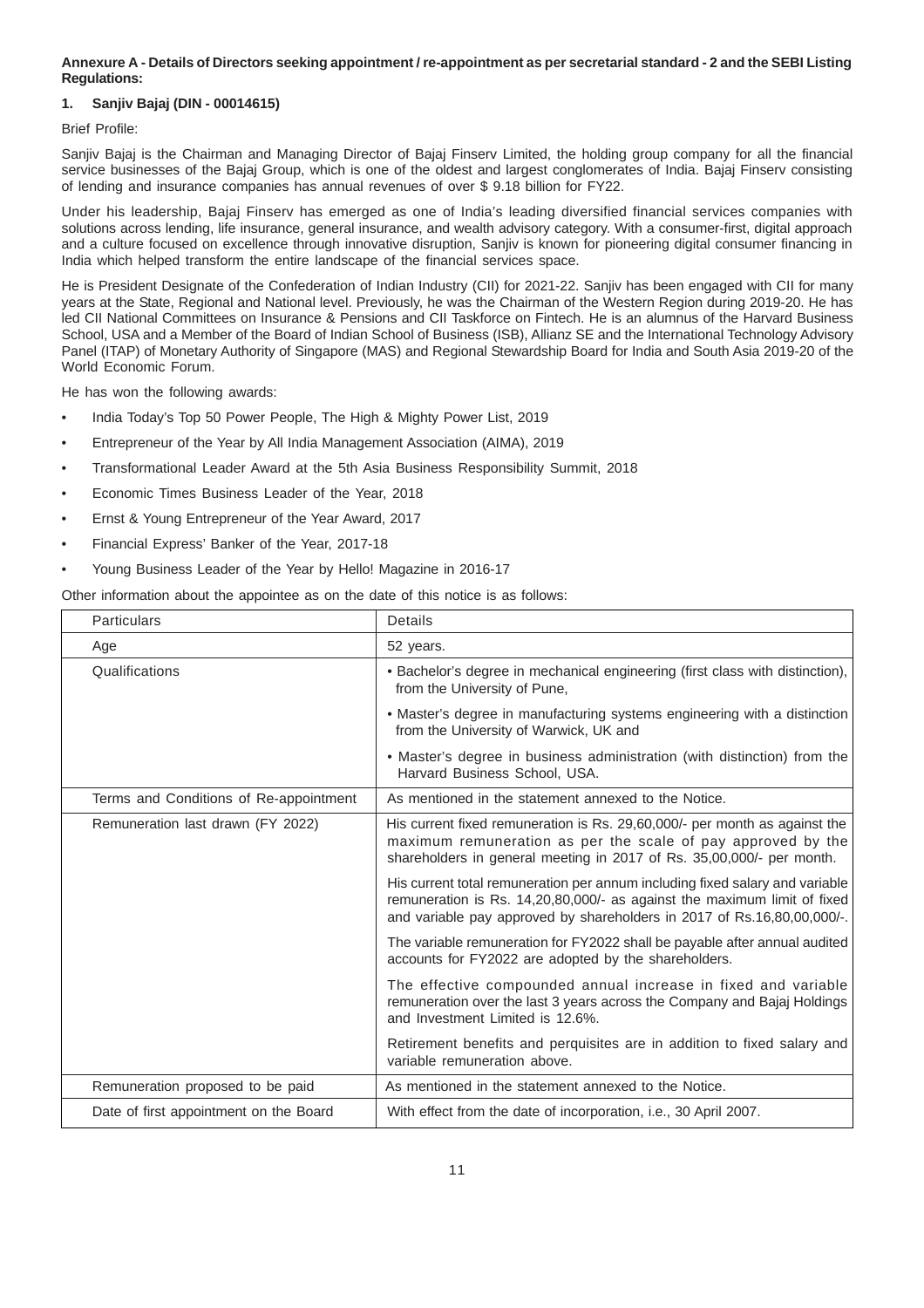| Shareholding in the Company                                     | as Trustee).                                                                                                                                                                                                                                                                                                                                                                                                                                                                                                                                                                                                                                                                                  | Holds 507,604 equity shares of Rs 5 each (including holding in his capacity  |  |
|-----------------------------------------------------------------|-----------------------------------------------------------------------------------------------------------------------------------------------------------------------------------------------------------------------------------------------------------------------------------------------------------------------------------------------------------------------------------------------------------------------------------------------------------------------------------------------------------------------------------------------------------------------------------------------------------------------------------------------------------------------------------------------|------------------------------------------------------------------------------|--|
| Relationship with other Directors /<br>Key Managerial Personnel | other.                                                                                                                                                                                                                                                                                                                                                                                                                                                                                                                                                                                                                                                                                        | Sanjiv Bajaj and Rajiv Bajaj, the Directors on the Board are related to each |  |
| Number of meetings of the Board attended<br>during FY2022       | the seven meetings of the Board.                                                                                                                                                                                                                                                                                                                                                                                                                                                                                                                                                                                                                                                              | Seven meetings of the Board were held and Sanjiv Bajaj has attended all      |  |
| Directorships of other Boards                                   | · Bachhraj and Company Private Limited<br>· Bachhraj Factories Private Limited<br>· Bajaj Allianz General Insurance Company Limited<br>· Bajaj Allianz Life Insurance Company Limited<br>· Bajaj Auto Holdings Limited<br>· Bajaj Auto Limited<br>· Bajaj Finance Limited<br>· Bajaj Finserv Asset Management Limited<br>· Bajaj Holdings & Investment Limited<br>• Bajaj Housing Finance Limited<br>· Bajaj Sevashram Private Limited<br>• Bhoopati Shikshan Pratisthan<br>• Indian School of Business<br>• Jamnalal Sons Private Limited<br>• Kamalnayan Investment and Trading Pvt Ltd.<br>• Mahakalpa Arogya Pratisthan<br>• Maharashtra Scooters Ltd.<br>• Rupa Equities Private Limited |                                                                              |  |
|                                                                 | · Sanraj Nayan Investments Private Limited                                                                                                                                                                                                                                                                                                                                                                                                                                                                                                                                                                                                                                                    |                                                                              |  |
| Membership/Chairmanship of Committees<br>of other Boards        | Memberships:                                                                                                                                                                                                                                                                                                                                                                                                                                                                                                                                                                                                                                                                                  |                                                                              |  |
|                                                                 | <b>Committee</b>                                                                                                                                                                                                                                                                                                                                                                                                                                                                                                                                                                                                                                                                              | Company                                                                      |  |
|                                                                 | Stakeholder's Relationship                                                                                                                                                                                                                                                                                                                                                                                                                                                                                                                                                                                                                                                                    |                                                                              |  |
|                                                                 | Risk Management                                                                                                                                                                                                                                                                                                                                                                                                                                                                                                                                                                                                                                                                               |                                                                              |  |
|                                                                 | Nomination and Remuneration                                                                                                                                                                                                                                                                                                                                                                                                                                                                                                                                                                                                                                                                   | Bajaj Finance Ltd.                                                           |  |
|                                                                 | <b>Corporate Social Responsibility</b>                                                                                                                                                                                                                                                                                                                                                                                                                                                                                                                                                                                                                                                        |                                                                              |  |
|                                                                 | Audit                                                                                                                                                                                                                                                                                                                                                                                                                                                                                                                                                                                                                                                                                         |                                                                              |  |
|                                                                 | Stakeholder's Relationship                                                                                                                                                                                                                                                                                                                                                                                                                                                                                                                                                                                                                                                                    | Maharashtra Scooters Ltd.                                                    |  |
|                                                                 | Nomination and Remuneration                                                                                                                                                                                                                                                                                                                                                                                                                                                                                                                                                                                                                                                                   | Bajaj Allianz General Insurance<br>Company Ltd.                              |  |
|                                                                 | Audit                                                                                                                                                                                                                                                                                                                                                                                                                                                                                                                                                                                                                                                                                         |                                                                              |  |
|                                                                 | Audit                                                                                                                                                                                                                                                                                                                                                                                                                                                                                                                                                                                                                                                                                         | Bajaj Allianz Life Insurance                                                 |  |
|                                                                 | Nomination and Remuneration                                                                                                                                                                                                                                                                                                                                                                                                                                                                                                                                                                                                                                                                   | Company Ltd.                                                                 |  |
|                                                                 | Risk Management                                                                                                                                                                                                                                                                                                                                                                                                                                                                                                                                                                                                                                                                               | Bajaj Holdings & Investment Ltd.                                             |  |
|                                                                 | Nomination and Remuneration                                                                                                                                                                                                                                                                                                                                                                                                                                                                                                                                                                                                                                                                   |                                                                              |  |
|                                                                 | Audit                                                                                                                                                                                                                                                                                                                                                                                                                                                                                                                                                                                                                                                                                         |                                                                              |  |
|                                                                 |                                                                                                                                                                                                                                                                                                                                                                                                                                                                                                                                                                                                                                                                                               | Bajaj Housing Finance Ltd.                                                   |  |
|                                                                 | <b>Corporate Social Responsibility</b>                                                                                                                                                                                                                                                                                                                                                                                                                                                                                                                                                                                                                                                        |                                                                              |  |
|                                                                 | Risk Management                                                                                                                                                                                                                                                                                                                                                                                                                                                                                                                                                                                                                                                                               |                                                                              |  |
|                                                                 | Stakeholders Relationship                                                                                                                                                                                                                                                                                                                                                                                                                                                                                                                                                                                                                                                                     |                                                                              |  |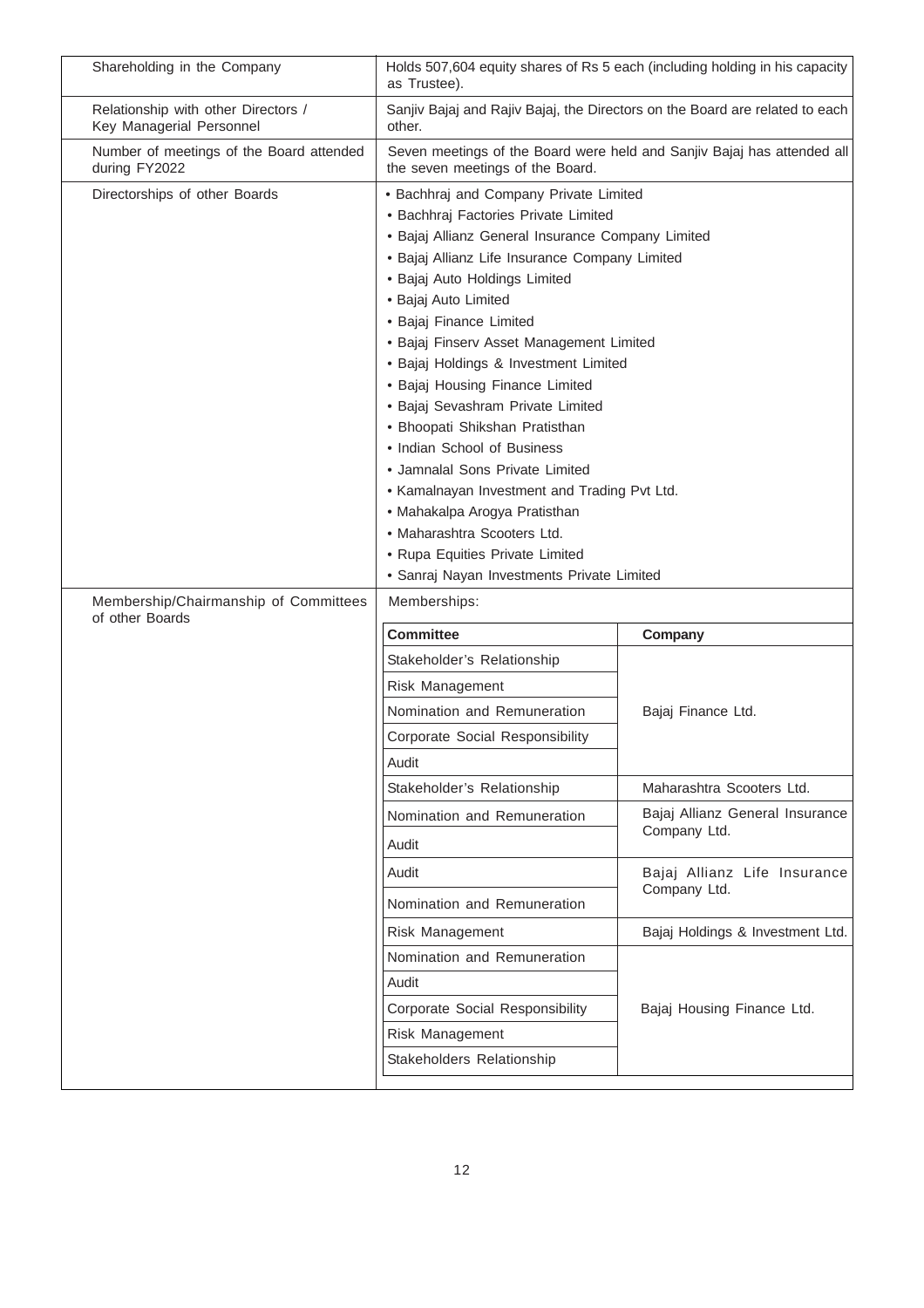|                                                     | Chairmanship:                                                                                                             |                                                                                                                                                                                                                   |
|-----------------------------------------------------|---------------------------------------------------------------------------------------------------------------------------|-------------------------------------------------------------------------------------------------------------------------------------------------------------------------------------------------------------------|
|                                                     | <b>Committee</b>                                                                                                          | Company                                                                                                                                                                                                           |
|                                                     | Risk Management                                                                                                           | Bajaj Allianz Life Insurance                                                                                                                                                                                      |
|                                                     | Corporate Social Responsibility                                                                                           | Company Ltd.                                                                                                                                                                                                      |
|                                                     | Risk Management                                                                                                           | Bajaj Allianz General Insurance<br>Company Ltd.                                                                                                                                                                   |
|                                                     | Corporate Social Responsibility                                                                                           |                                                                                                                                                                                                                   |
| Nature of expertise in specific functional<br>areas | and Internal Controls, Regulatory, Public policy and economics, Human<br>Resource and Business Transformation & Strategy. | Management & Governance, Financial Services, Consumer behaviour,<br>sales, marketing and customer experience, Technology and Innovation,<br>Understanding of accounting and financial statements, Risk, Assurance |

## **2. Dr. Naushad Forbes (DIN - 00630825)**

Brief Profile:

Dr. Naushad Forbes is the Co-Chairman of Forbes Marshall, India's leading Process and Energy Efficiency firm. He is Chairman, Ananta Aspen Centre, and Centre for Technology, Innovation and Economic Research (CTIER). Forbes Marshall helps Industry build and sustain highly efficient plants by reducing waste, optimising process and energy efficiency, and complying with regulatory requirements.

Forbes Marshall has consistently ranked as a Great Place to Work and aspires to be a multinational with Indian roots.

Dr. Forbes was an occasional Lecturer and Consulting Professor at Stanford University from 1987 to 2004 where he developed courses on Technology in Newly Industrializing Countries. He received his Bachelor's, Master's and PhD Degrees from Stanford. He is on the Board of several educational institutions and public companies. Dr. Forbes has long been an active member of the Confederation of Indian Industry (CII) and was President of CII for 2016 – 17.

Other information about the appointee as on the date of this notice is as follows:

| <b>Particulars</b>                                              | <b>Details</b>                                                                                                                                                                                                                                                                                                                                  |
|-----------------------------------------------------------------|-------------------------------------------------------------------------------------------------------------------------------------------------------------------------------------------------------------------------------------------------------------------------------------------------------------------------------------------------|
| Age                                                             | 62 years.                                                                                                                                                                                                                                                                                                                                       |
| Qualifications                                                  | Bachelor's, Master's and PhD Degrees from Stanford University.                                                                                                                                                                                                                                                                                  |
| Terms and Conditions of Re-appointment                          | As mentioned in the statement annexed to the Notice.                                                                                                                                                                                                                                                                                            |
| Remuneration last drawn (FY2022)                                | Rs. 31,00,000/- as Commission and Rs. 16,00,000/- as sitting fees.                                                                                                                                                                                                                                                                              |
| Remuneration proposed to be paid                                | He will be eligible for payment of sitting fee and commission, as payable<br>to other non-executive directors of the Company as per the Remuneration<br>Policy of the Company.                                                                                                                                                                  |
| Date of first appointment on the Board                          | 13 September 2017.                                                                                                                                                                                                                                                                                                                              |
| Shareholding in the Company as on March<br>2022                 | Nil                                                                                                                                                                                                                                                                                                                                             |
| Relationship with other Directors /<br>Key Managerial Personnel | He is not related to any of the Directors or Key Managerial Personnel of the<br>Company.                                                                                                                                                                                                                                                        |
| Number of meetings of the Board attended<br>during FY2022       | Dr. Forbes attended six out of seven meetings of the Board.                                                                                                                                                                                                                                                                                     |
| Directorships of other Boards                                   | · Bajaj Auto Limited<br>• Bajaj Finance Limited<br>· Bajaj Finserv Limited<br>• Bajaj Holdings and Investment Limited<br>• Centre for Technology Innovation and Economic Research<br>• Codel International Inc. UK<br>• CSEP Research Foundation<br>• CTIER Impact Forum<br>• FFWP Holdings Inc, USA<br>· Forbes Marshall (HYD) Private Limited |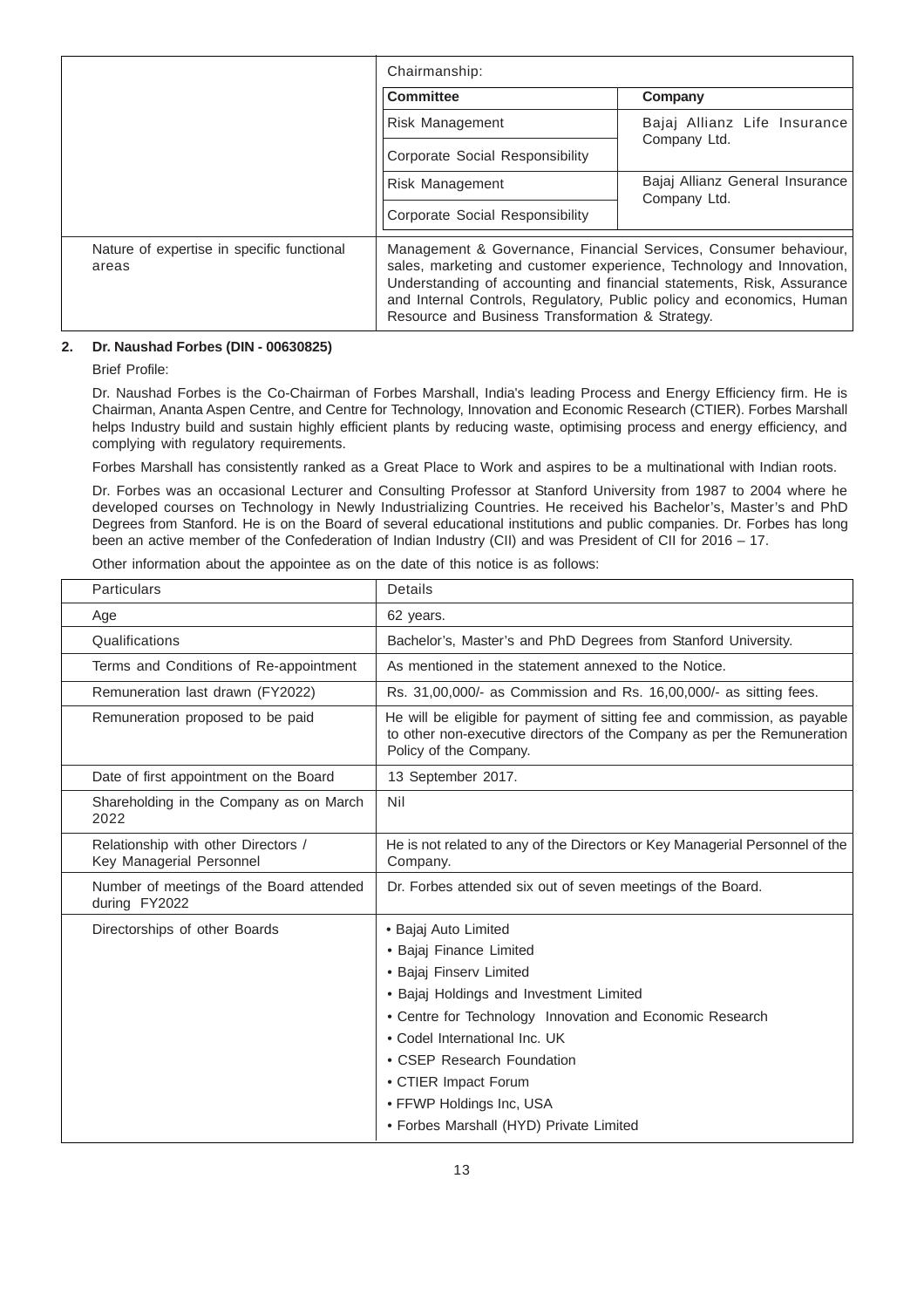|                                                          | · Forbes Marshall (Lanka) Private Limited                                                                                                                                                                                                             |                                                                   |
|----------------------------------------------------------|-------------------------------------------------------------------------------------------------------------------------------------------------------------------------------------------------------------------------------------------------------|-------------------------------------------------------------------|
|                                                          | • Forbes Marshall Arca Private Limited                                                                                                                                                                                                                |                                                                   |
|                                                          | • Forbes Marshall Holdings Pte. Limited                                                                                                                                                                                                               |                                                                   |
|                                                          | • Forbes Marshall Husni                                                                                                                                                                                                                               |                                                                   |
|                                                          | • Forbes Marshall Inc.                                                                                                                                                                                                                                |                                                                   |
|                                                          | • Forbes Marshall International Pte. Limited Singapore                                                                                                                                                                                                |                                                                   |
|                                                          | • Forbes Marshall Private Limited                                                                                                                                                                                                                     |                                                                   |
|                                                          | • Forbes Marshall Private Limited Bangladesh                                                                                                                                                                                                          |                                                                   |
|                                                          | • Forbes Marshall Technology Private Limited                                                                                                                                                                                                          |                                                                   |
|                                                          | • Forbes Solar Private Limited                                                                                                                                                                                                                        |                                                                   |
|                                                          | • Forbesvyncke Private Limited                                                                                                                                                                                                                        |                                                                   |
|                                                          | • J N Marshall Private Limited                                                                                                                                                                                                                        |                                                                   |
|                                                          | • Krohne Marshall Private Limited                                                                                                                                                                                                                     |                                                                   |
|                                                          | • Ralson Tyres Limited                                                                                                                                                                                                                                |                                                                   |
|                                                          | · Zodiac Clothing Company Limited                                                                                                                                                                                                                     |                                                                   |
| Membership/Chairmanship of Committees<br>of other Boards | Memberships:                                                                                                                                                                                                                                          |                                                                   |
|                                                          | <b>Committee</b>                                                                                                                                                                                                                                      | Company                                                           |
|                                                          | Audit                                                                                                                                                                                                                                                 | Bajaj Finance Ltd.                                                |
|                                                          | Audit                                                                                                                                                                                                                                                 |                                                                   |
|                                                          | Corporate Social Responsibility                                                                                                                                                                                                                       | Bajaj Auto Ltd.                                                   |
|                                                          | Nomination and Remuneration                                                                                                                                                                                                                           |                                                                   |
|                                                          | Stakeholder's Relationship                                                                                                                                                                                                                            | Bajaj Holdings & Investment Ltd.                                  |
|                                                          | Audit                                                                                                                                                                                                                                                 |                                                                   |
|                                                          | Chairmanship:                                                                                                                                                                                                                                         |                                                                   |
|                                                          | <b>Committee</b>                                                                                                                                                                                                                                      | Company                                                           |
|                                                          | <b>Corporate Social Responsibility</b>                                                                                                                                                                                                                | Bajaj Finance Ltd.                                                |
|                                                          | <b>Corporate Social Responsibility</b>                                                                                                                                                                                                                | Bajaj Holdings & Investment Ltd.                                  |
| Nature of 3expertise in specific functional<br>areas     | customer experience. Technology and Innovation, Understanding of<br>accounting and financial statements, Risk, Assurance and Internal Controls,<br>Regulatory, Public policy and economics, Human Resource and Business<br>Transformation & Strategy. | Management & Governance, Consumer behaviour, sales, marketing and |

# **3. Pramit Jhaveri (DIN -00186137)**

Brief Profile:

Pramit Jhaveri, presently, acts as an advisor and mentor to start ups, corporates and family offices. He is an Advisor to -Premji Invest and Senior Advisor – PJT Partners. Prior to his current activities, he was Vice Chairman – Banking, Asia Pacific, Citi. He served as Chief Executive Officer of Citibank India from 2010 to 2019. He retired from Citibank in November 2019 after a distinguished career in banking of 32 years, having joined the firm as a 23-year-old in 1987. He serves as a Trustee on the Board of several philanthropic, non-profit entities in India. These include: Tata Trust, which is amongst India's oldest and most pre-eminent philanthropic institutions; Pratham Education Foundation, an NGO dedicated to the quality education of under privileged children; India Foundation for the Arts, a grants making organisation supporting practice, research and education in the arts; and the World Monuments Fund India, an organisation involved in the conserving and preserving India's architectural heritage. Pramit has a Bachelor of Commerce degree from Sydenham College, Mumbai University and an MBA from the Simon School of Business, University of Rochester.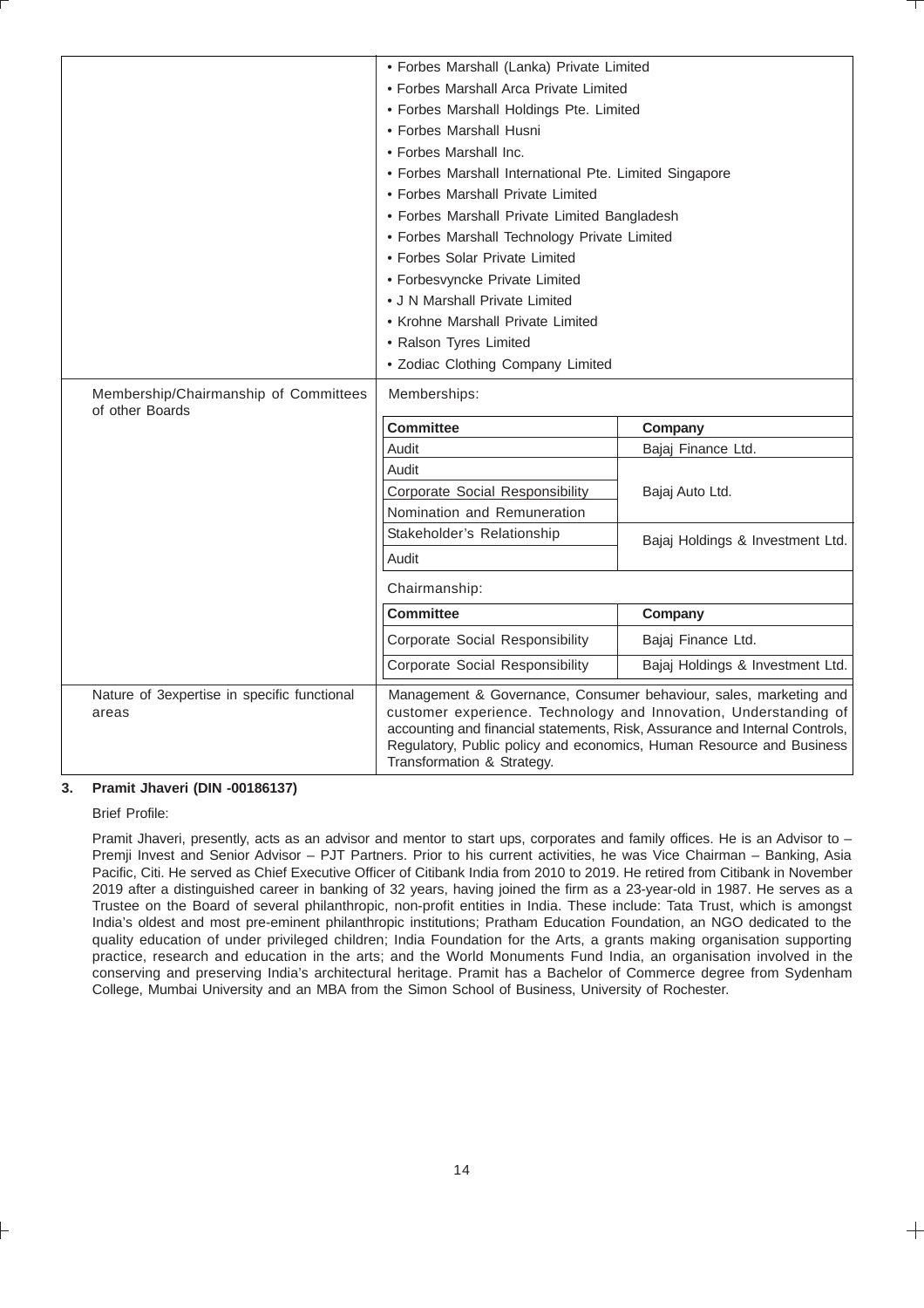Other information about the appointee as on the date of this notice is as follows:

| <b>Particulars</b>                                              | Details                                                                                                                                                                                                                                                                                                                                        |                       |
|-----------------------------------------------------------------|------------------------------------------------------------------------------------------------------------------------------------------------------------------------------------------------------------------------------------------------------------------------------------------------------------------------------------------------|-----------------------|
| Age                                                             | 59 years.                                                                                                                                                                                                                                                                                                                                      |                       |
| Qualifications                                                  | Bachelor of Commerce degree from Sydenham College, Mumbai University<br>and an MBA from the Simon School of Business, University of Rochester.                                                                                                                                                                                                 |                       |
| Terms and Conditions of Re-appointment                          | As mentioned in the statement annexed to the Notice.                                                                                                                                                                                                                                                                                           |                       |
| Remuneration last drawn (FY2022)                                | Nil                                                                                                                                                                                                                                                                                                                                            |                       |
| Remuneration proposed to be paid                                | He will be eligible for payment of sitting fee and commission, as payable to<br>other non-executive directors of the Company as per the Remuneration<br>Policy of the Company.                                                                                                                                                                 |                       |
| Date of first appointment on the Board                          | <b>NA</b>                                                                                                                                                                                                                                                                                                                                      |                       |
| Shareholding in the Company as on<br>31 March 2022              | Nil                                                                                                                                                                                                                                                                                                                                            |                       |
| Relationship with other Directors /<br>Key Managerial Personnel | He is not related to any of the Directors or Key Managerial Personnel of the<br>Company.                                                                                                                                                                                                                                                       |                       |
| Number of meetings of the Board attended<br>during FY2022       | <b>NA</b>                                                                                                                                                                                                                                                                                                                                      |                       |
| Directorships of other Boards                                   | · Bajaj Finance Ltd.<br>· Larsen & Toubro Ltd.<br>• Pratham Education Foundation<br>• Taurus Trading Private Ltd.<br>. World Monuments Fund India Association                                                                                                                                                                                  |                       |
| Membership/Chairmanship of Committees<br>of other Boards        | Memberships:                                                                                                                                                                                                                                                                                                                                   |                       |
|                                                                 | <b>Committee</b>                                                                                                                                                                                                                                                                                                                               | Company               |
|                                                                 | Audit                                                                                                                                                                                                                                                                                                                                          | Bajaj Finance Limited |
|                                                                 | Risk Management                                                                                                                                                                                                                                                                                                                                |                       |
|                                                                 | Chairmanship: Nil                                                                                                                                                                                                                                                                                                                              |                       |
| Nature of expertise in specific functional<br>areas             | Management & Governance, Financial Services, Consumer behaviour,<br>sales, marketing and customer experience, Technology and Innovation,<br>Understanding of accounting and financial statements, Risk, Assurance<br>and Internal Controls, Regulatory, Public policy and economics, Human<br>Resource and Business Transformation & Strategy. |                       |

## **4. Radhika Haribhakti (DIN -02409519)**

Brief Profile:

Radhika Haribhakti has over 30 years of experience in Commercial and Investment Banking with Bank of America, JM Morgan Stanley and DSP Merrill Lynch. She has advised several large corporates and led their Equity and Debt offerings in domestic as well as international capital markets. She now heads RH Financial, a boutique Advisory Firm focused on M & A and Private Equity.

Haribhakti has also been closely associated with issues of women empowerment and financial inclusion and has served on the Boards of non-profits for over 18 years, including 12 years as Chairperson. She is the former Chair of Friends of Women's World Banking (FWWB) and Swadhaar Finaccess both non-profits engaged in providing financial solutions to women in economically disadvantaged communities. She has also served on the Governing Council of Citigroup Micro Enterprise Award and Cll's National Committee on Women Empowerment.